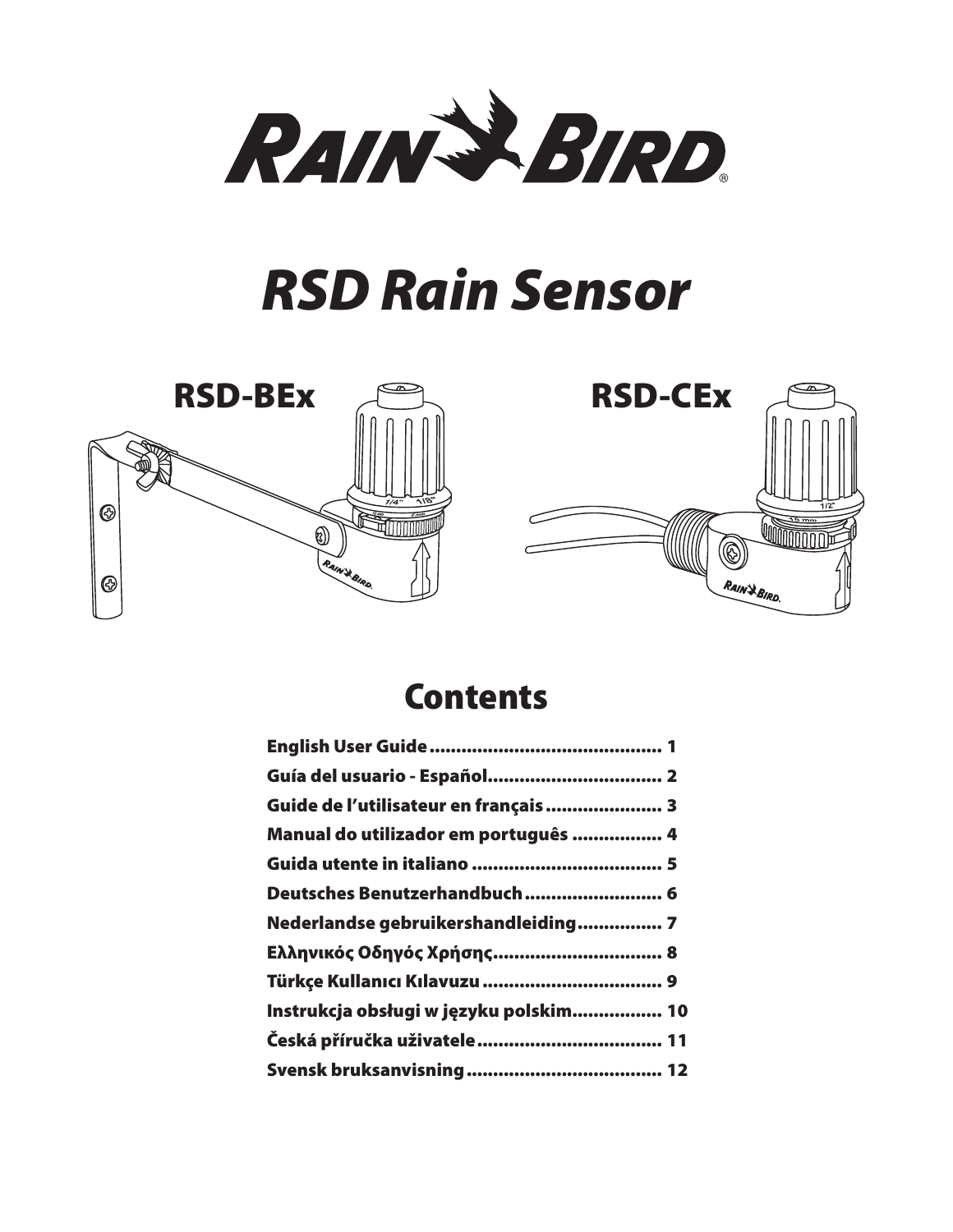















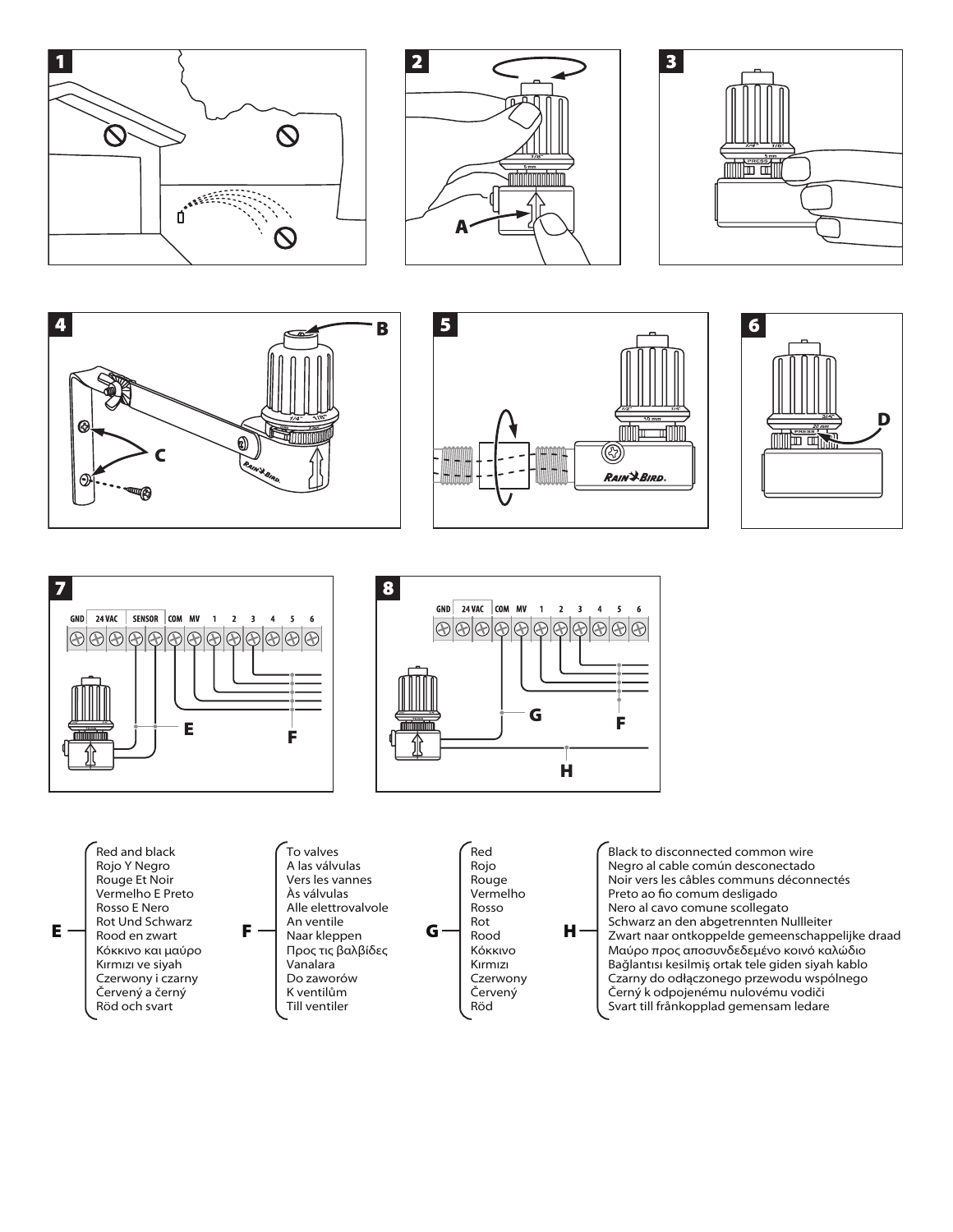#### English User Guide

#### *RSD Rain Sensor*

The Rain Bird® RSD Series Rain Sensor is an easy to install, durable and visually pleasing rain sensor device suitable for 24VAC residential and commercial applications. This high quality product saves water by automatically measuring precipitation amounts and suspends irrigation cycles when watering is unnecessary.



**1 NOTE:** The RSD Rain Sensor is a low-voltage device compatible with all 24 volt alternating current (VAC) control circuits and 24 VAC pump start relay circuits. Electrical rating suitable for use with controllers that can actuate up to ten 24 VAC, 7 VA

solenoid valves per station, plus one master valve. **DO NOT** use with any 110/250 VAC devices or circuits, such as direct-acting pump start systems or pump start relays.

#### *Selecting a Location*

Install the Rain Sensor in a location where it can collect natural precipitation without interference from man-made or natural obstructions. Place the device at a height that deters vandalism. Avoid rain sensor mounting locations such as those shown in **Figure 1**.



**DO NOT** install the Rain Sensor where the device's ability to collect and record natural precipitation events are affected by sprinklers, rain gutters, trees, etc.

**DO NOT** install the Rain Sensor where it could accumulate debris from trees.

**DO NOT** install the Rain Sensor in a location exposed to high winds.

#### *Operation*

#### Set Rainfall Setting

The rainfall setting on the sensor determines the amount of rainfall needed to suspend the irrigation watering cycle. You can adjust the rainfall setting from 1/8" to 3/4" (5mm to 20mm). Adjustments are made by turning the sensor dial cap clockwise or counter clockwise. To set the rainfall setting, turn the sensor dial cap until the desired rainfall setting lines up with the arrow on the sensor body **(A)**, as shown in **Figure 2**.

The ideal rainfall setting for your location depends on soil type, wind, amount of direct sunlight the sensor receives as well as frequency and amount of rainfall. The table below gives some guidelines to help determine the appropriate rainfall setting.

| <b>Irrigation Site Conditions</b>               | <b>Rainfall Setting</b>      |
|-------------------------------------------------|------------------------------|
| • Sensor receives long periods of<br>direct sun | 1/8" to 1/4"<br>(3mm to 6mm) |
| • Clay-type soils                               |                              |
| • Frequent, heavy rains                         | $1/2$ " to $3/4$ "           |
| • Sensor mounted in a mostly<br>shady area      | (13mm to 20mm)               |
| • Sandy soils                                   |                              |

#### Set Vent Ring

The vent ring determines "drying time" – the length of time the sensor suspends irrigation after a rainfall. For most installations set the vent ring to the fully open position. At properties where water has a tendency to pool after a rainfall, partially close the sensor's vent ring. This adjustment to the vent ring extends the period of time that the irrigation cycle is suspended, allowing the property time to drain.

To set the drying time, turn the vent ring below the sensor dial cap to the desired position, as shown in **Figure 3**.

## *Mounting*

**NOTE:** Follow the installation instructions carefully and install the unit only in full compliance with the National Electrical Code (NEC) or your local electrical code.

#### Bracket Model

To install the RSD-BEx Rain Sensor bracket model:

- **1.** Select an appropriate mounting location within 25' (7,6m) of your controller. It is not recommended to add additional wire to the provided 25' (7,6m).
- **2.** Drive two mounting screws through the holes **(C)** in the mounting bracket, as shown in **Figure 4 (C)**. Use the fasteners appropriate for the mounting surface (wood, tile, masonry, etc.).
- **3.** Make sure the rain sensor dial cap is level and free from overhead obstructions.

#### Conduit Model

To install the RSD-CEx Rain Sensor conduit model:

- **1.** Select an appropriate mounting location within 25' (7,6m) of your controller. It is not recommended to add additional wire to the provided 25' (7,6m).
- **2.** Thread the Rain Sensor's lead wires through an adaptor fitting appropriate for your installation and screw the sensor into the adaptor, as shown in **Figure 5**. It is not recommended to add additional wire to the provided 25' (7,6m).
- **3.** Make sure the rain sensor dial cap is level and free from overhead obstructions.
- **4.** Secure the adapter fitting to the conduit, and then connect the Rain Sensor to the controller using the appropriate procedure as described in the "Rain Sensor Wiring" section.

## *Rain Sensor Wiring*

#### Controllers With Rain Sensor Terminals

Many modern controllers (such as those from Rain Bird) include built-in terminals for rain sensor lead wires. Dedicated rain sensor terminals are usually labeled "sensor", "SENS", "S" or "SN" on the controller's terminal strip.

- **1.** To connect the rain sensor, remove the jumper wire (if present) from the controller's rain sensor terminals.
- **2.** Connect the red and black lead wires from the rain sensor to the controller's sensor terminals, as shown in **Figure 7**. It does not matter which wire goes to each terminal.

#### Controllers Without Rain Sensor Terminals

Use the procedure below if your controller does NOT have dedicated rain sensor terminals.

- **1.** Disconnect the wire from the common terminal ("C" or "COM") on the controller's terminal strip. Then connect this wire to the red Rain Sensor lead wire.
- **2.** Connect the black Rain Sensor lead wire to the common terminal ("C" or "COM") on the controller's terminal strip, as shown in **Figure 8**.

#### *Testing the System*

After installation; test the sensor to ensure it is working correctly. Turn the controller on to initiate irrigation. Hold down the plunger located on top of the rain sensor as shown in **Figure 4 (B)**. The zone should turn off after a few seconds. If it does not turn off, check your rain sensor wire connections.

#### *Maintenance*

The RSD Rain Sensor operates automatically and requires no scheduled maintenance. However, the disks inside the sensor dial cap sometimes become contaminated with debris or insects. If this happens, use the following procedure to clean the Rain Sensor.

- **1.** Turn the dial cap to the 3/4" rainfall setting, as shown in **Figure 2**.
- **2.** Press the tab labeled "Press" on the side of the sensor body, as shown in **Figure 6 (D)**. Then turn the dial cap about 1 1/4 turns further to remove the cap from the sensor body.
- **3.** Remove the plunger and disks from the sensor body and wash them in clean water.
- **4.** Reinstall the plunger and disks. Then reset the rainfall setting to the desired position, as shown in **Figure 2**.

**NOTE:** If you wash the disks, give them at least 24 hours to dry before reinstalling them. If not, irrigation could be prohibited until they are completely dry.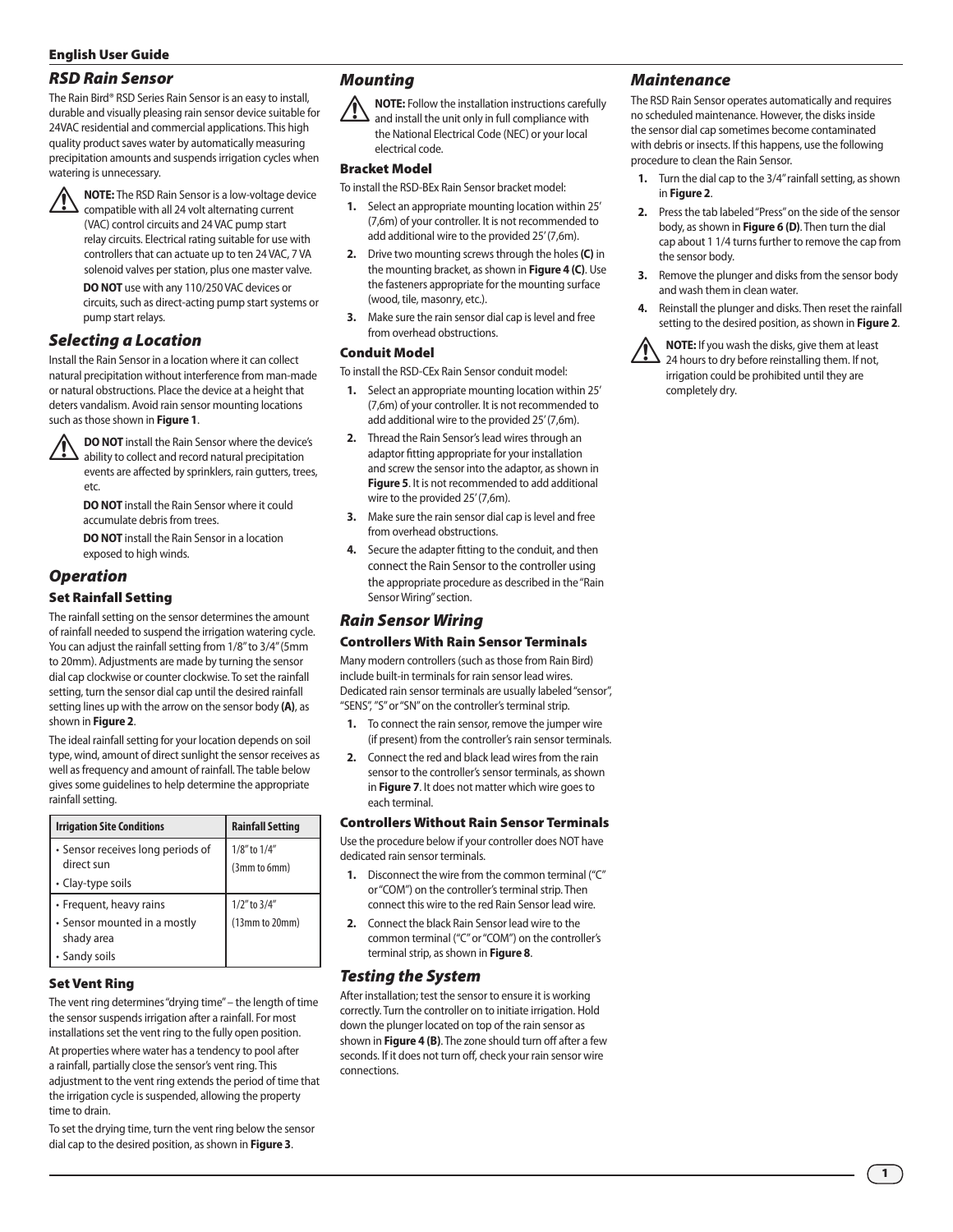#### Guía del usuario - Español

#### *Sensor de lluvia RSD*

El sensor de lluvia Rain Bird® de la serie RSD es un dispositivo detector de lluvia fácil de instalar, duradero y visualmente agradable, adecuado para aplicaciones residenciales y comerciales de 24 V CA. Este producto de gran calidad ahorra agua porque mide automáticamente la cantidad de precipitaciones y suspende los ciclos de riego cuando no es necesario regar.



**NOTA:** El sensor de lluvia RSD es un dispositivo de bajo voltaje, compatible con todos los circuitos de control de 24 voltios de corriente alterna (V CA) y los circuitos de relé de 24 V CA de arranque de bombas. Su clasificación eléctrica es adecuada para su uso con controladores que pueden hacer funcionar hasta diez válvulas solenoides de 24 V CA, 7 VA por estación, además de una válvula maestra.

> **NO** utilice el sensor de lluvia con ningún dispositivo o circuito de 110/250 V CA, como sistemas de arranque de bombas de acción directa o relés de arranque de bombas.

## *Selección de la ubicación*

Instale el sensor de lluvia en un lugar donde pueda acumular las precipitaciones naturales sin la interferencia de obstáculos artificiales o naturales. Coloque el dispositivo a una altura que impida el vandalismo. Evite instalar el sensor de lluvia en lugares como los que se muestran en la **Figura 1**.



**10 NO** instale el sensor de lluvia en un lugar donde<br>la capacidad del dispositivo para captar y registrar las precipitaciones naturales se vea afectada por aspersores, canalones, árboles, etc.

> **NO** instale el sensor de lluvia en un lugar donde pueda acumularse basura de los árboles.

**NO** instale el sensor de lluvia en lugares expuestos a vientos fuertes.

## *Funcionamiento*

#### Ajuste de la configuración de precipitaciones

La configuración del sensor determina la cantidad de precipitaciones necesarias para suspender el ciclo de riego por aspersión. Puede ajustar la configuración de precipitaciones desde 1/8" hasta 3/4" (desde 5 mm hasta 20 mm). Los ajustes se realizan girando la tapa del cuadrante del sensor en el sentido de las agujas del reloj o en sentido contrario. Para establecer la configuración de precipitaciones, gire la tapa del cuadrante del sensor hasta alinear la configuración de precipitaciones que desee con la flecha que se encuentra en el cuerpo del sensor **(A)**, como se muestra en la **Figura 2**.

La configuración de precipitaciones adecuada para su ubicación depende del tipo de suelo, la humedad, la cantidad de luz solar directa que reciba el sensor, así como de la frecuencia y cantidad de precipitaciones. La tabla que aparece en la página siguiente proporciona algunas pautas que ayudan a determinar la configuración de precipitaciones apropiada.

| Condiciones del lugar a regar                                   | Configuración de<br>precipitaciones  |
|-----------------------------------------------------------------|--------------------------------------|
| · El sensor recibe luz solar directa<br>durante períodos largos | De 1/8" a 1/4"<br>(de 3 mm a 6 mm)   |
| • Suelos de tipo arcilloso                                      |                                      |
| • Fuertes precipitaciones,<br>frecuentes                        | De 1/2" a 3/4"<br>(de 13 mm a 20 mm) |
| · Sensor instalado en un área<br>generalmente sombreada         |                                      |
| • Suelos arenosos                                               |                                      |

#### Ajuste del anillo de ventilación

El anillo de ventilación determina el "tiempo de secado", que es el período de tiempo durante el cual el sensor suspende el riego después de una precipitación. Para la mayoría de las instalaciones, coloque el anillo de ventilación en la posición completamente abierta.

En los terrenos donde el agua tenga tendencia a acumularse después de la lluvia, cierre parcialmente el anillo de ventilación del sensor. Esta posición del anillo de ventilación prolonga el período de tiempo en que el ciclo de riego se encuentra suspendido, permitiendo así que transcurra el tiempo necesario para que el terreno se drene. Para establecer el tiempo de secado, gire el anillo de ventilación que se encuentra debajo de la tapa del cuadrante del sensor hasta la posición que desee, como se muestra en la **Figura 3**.

## *Montaje*



!**NOTA:** Siga detenidamente las instrucciones de instalación e instale la unidad sólo si existe total cumplimiento de las normas del National Electrical Code (NEC) o de la normativa eléctrica local.

#### Modelo con soporte

Para instalar el sensor de lluvia modelo RSD-BEx con soporte:

- **1.** Seleccione un lugar de montaje apropiado, a una distancia máxima de 25 pies (7,6 m) del controlador. No se recomienda añadir extensiones de cable a los 25' (7,6 m) incluidos en el kit.
- **2.** Introduzca dos tornillos de montaje a través de los orificios **(C)** del soporte de montaje, tal y como se muestra en la **Figura 4 (C)**. Utilice los sujetadores adecuados para la superficie de montaje (madera, baldosas, mampostería, etc.)
- **3.** Asegúrese de que la tapa del cuadrante del sensor de lluvia esté nivelada y sin obstrucciones por encima.

#### Modelo con conducto

Para instalar el sensor de lluvia modelo RSD-CEx con conducto:

- **1.** Seleccione un lugar de montaje apropiado, a una distancia máxima de 25 pies (7,6 m) del controlador. No se recomienda añadir extensiones de cable a los 25' (7,6 m) incluidos en el kit.
- **2.** Pase los cables conductores del sensor de lluvia a través de un adaptador apropiado para la instalación y atornille el sensor al adaptador, tal y como se muestra en la **Figura 5**. No se recomienda añadir extensiones de cable a los 25' (7,6 m) incluidos en el kit.
- **3.** Asegúrese de que la tapa del cuadrante del sensor de lluvia esté nivelada y sin obstrucciones por encima.
- **4.** Fije el adaptador al conducto y seguidamente conecte el sensor de lluvia al controlador siguiendo el procedimiento adecuado, tal y como se describe en la sección "Cableado del sensor de lluvia".

#### *Cableado del sensor de lluvia*

#### Controladores con terminales del sensor de lluvia

Muchos controladores modernos (como los de Rain Bird) incluyen terminales integrados para los cables conductores del sensor de lluvia. Los terminales específicos del sensor de lluvia normalmente se etiquetan como "SENS", "S" o "SN" en la regleta de terminales del controlador.

**1.** Para conectar el sensor de lluvia, retire el cable de puente (si existe) de los terminales del sensor de lluvia del controlador.

**2.** Conecte los cables conductores rojo y negro del sensor de lluvia a los terminales del sensor del controlador, como se muestra en la **Figura 7**. No importa a qué terminal vaya cada cable.

#### Controladores sin terminales del sensor de lluvia

Siga el procedimiento que se describe a continuación si el controlador NO dispone de terminales específicos para el sensor de lluvia.

- **1.** Desconecte el cable del terminal común ("C" o "COM") situado en la regleta de terminales del controlador. Luego conecte este cable al cable conductor rojo del sensor de lluvia.
- **2.** Conecte el cable conductor negro del sensor de lluvia al terminal común ("C" o "COM") situado en la regleta de terminales del controlador, como se muestra en la **Figura 8**.

#### *Prueba del sistema*

Después de la instalación, pruebe el sensor para comprobar que funcione correctamente. Encienda el controlador para iniciar el riego. Mantenga presionado el émbolo que se encuentra en la parte superior del sensor de lluvia, como se muestra en la **Figura 4 (B)**. La zona se deberá apagar después de un par de segundos. Si no se apaga, revise las conexiones de los cables del sensor de lluvia.

#### *Mantenimiento*

El sensor de lluvia RSD funciona de manera automática y no requiere mantenimiento programado. Sin embargo, los discos que se encuentran dentro de la tapa del cuadrante del sensor en ocasiones se ensucian con basura o insectos. Si esto sucede, siga el siguiente procedimiento para limpiar el sensor de lluvia.

- **1.** Gire la tapa del cuadrante hasta la configuración de 3/4" de precipitación, como se muestra en la **Figura 2**.
- **2.** Presione la lengüeta etiquetada "Press" (Presionar) que se encuentra en el lateral del cuerpo del sensor, como se muestra en la **Figura 6 (D)**. Luego gire la tapa del cuadrante aproximadamente una vuelta y 1/4 para retirar la tapa del cuerpo del sensor.
- **3.** Retire el émbolo y los discos del cuerpo del sensor y lávelos con agua limpia.
- **4.** Vuelva a instalar el émbolo y los discos. Luego restablezca la configuración de precipitaciones en la posición que desee, como se muestra en la **Figura 2**.
- **NOTA:** Si lava los discos, espere al menos 24 horas hasta que se sequen antes de volver a instalarlos. De lo contrario, el riego podría quedar bloqueado hasta que estén completamente secos.

2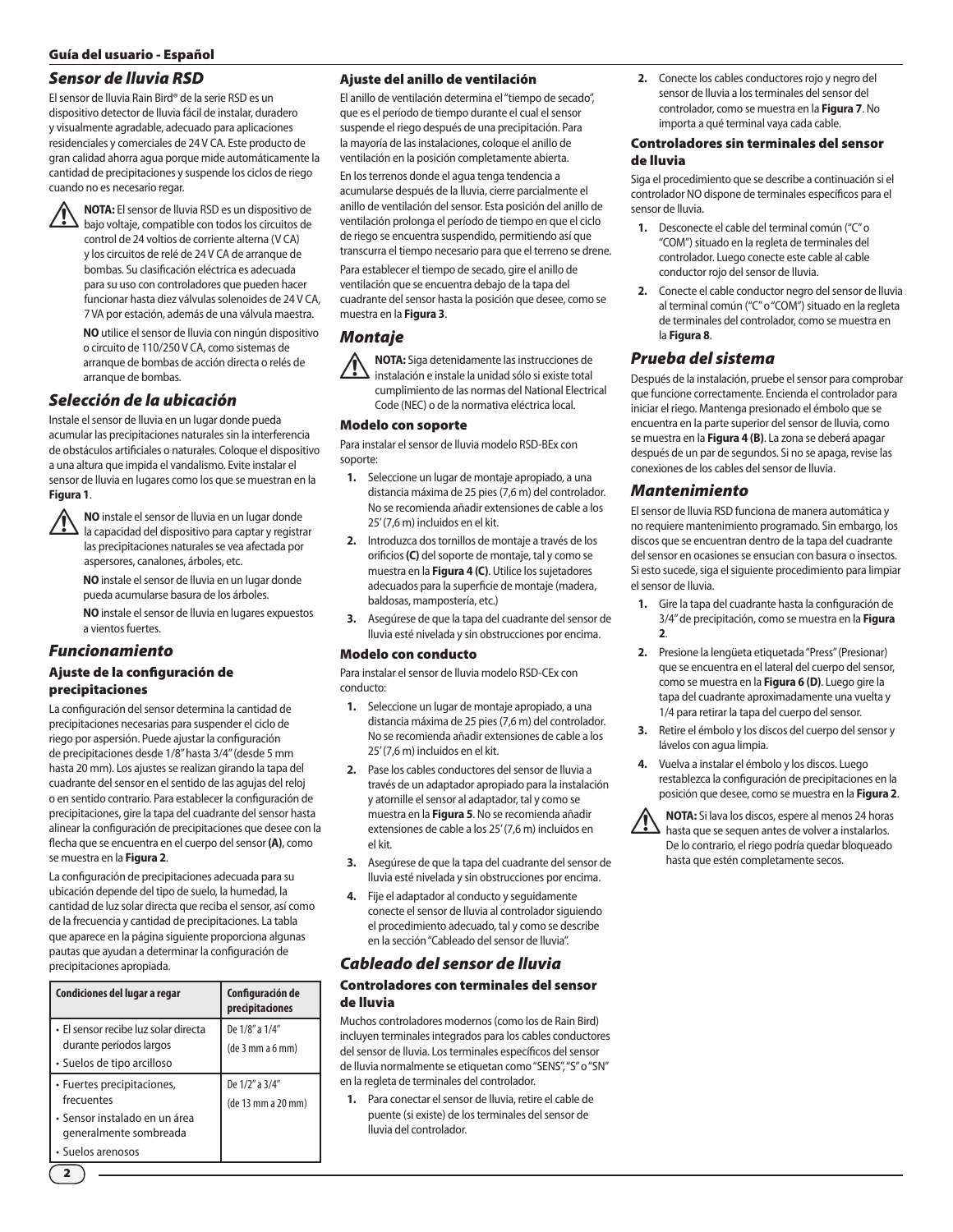#### Guide de l'utilisateur en français

#### *RSD Rain Sensor*

Le Rain Bird® RSD Series Rain Sensor est une électrode facile à installer, résistant et esthétique, parfait pour des installations résidentielles et commerciales, fonctionnant sur courant 24 VCA (courant alternatif). Ce produit, d'une grande qualité, permet d'économiser l'eau en mesurant automatiquement le taux de précipitation, et interrompt ainsi les cycles d'irrigation lorsqu'il est inutile d'arroser.



**ALIEMARQUE :** Le RSD Rain Sensor fonctionne<br>
en basse tension. Il est compatible avec tous les systèmes sur courant 24 VCA et les relais de démarrage de pompe 24 VCA. Son système électrique est calibré pour fonctionner avec des programmateurs qui actionnent jusqu'à 10 solénoïdes Rain Bird 24 VCA, 7 VA par station, plus une vanne maîtresse.

> **NE PAS L'UTILISER** avec des appareils ou des circuits électriques de 110/250 VCA, comme les relais de démarrage directs ou tous les relais de démarrage de pompe.

## *Choix de l'emplacement*

Installez le Rain Sensor dans un endroit où il peut recueillir les précipitations naturelles, sans être gêné par des obstacles artificiels ou naturels. Placez l'appareil assez haut afin de décourager tout vandalisme. Évitez d'installer l'électrode dans des endroits tels que ceux indiqués sur l'**illustration 1**.



!**NE PAS INSTALLER** le Rain Sensor dans un endroit où sa capacité à recueillir et enregistrer les précipitations naturelles est affectée par des appareils d'arrosage, des gouttières, des arbres, etc.

**NE PAS INSTALLER** le Rain Check dans un endroit où il pourrait accumuler des débris provenant d'arbres.

**NE PAS INSTALLER** le Rain Check dans un endroit exposé à des vents forts.

#### *Utilisation*

#### Réglage du niveau de pluviosité

Le niveau de pluviosité, détecté par l'électrode, détermine la quantité de pluie au-dessus de laquelle le cycle d'irrigation est interrompu. Vous pouvez ajuster ce niveau sur une plage comprise entre 5 mm et 20 mm. Le réglage se fait en tournant le capuchon gradué dans un sens ou dans l'autre. Pour régler le niveau de pluviosité, tournez le capuchon gradué pour aligner le niveau de pluviosité désiré avec la flèche dessinée sur l'électrode **(A)**. Voir l'**illustration 2**.

Le réglage du niveau de pluviosité correspondant au mieux à votre emplacement dépend du type de sol, du vent, de l'ensoleillement que reçoit l'électrode ainsi que de la fréquence et de l'importance des pluies. Le tableau cidessous vous guidera afin de trouver un réglage approprié pour le niveau de pluviosité.

| Conditions du site à irriquer                                             | Niveau de pluviosité                    |
|---------------------------------------------------------------------------|-----------------------------------------|
| • Électrode exposée à<br>de longues périodes<br>d'ensoleillement directes | Entre 3 et 6 mm<br>$(1/8"$ à $1/4"$ )   |
| • Sols de types argileux                                                  |                                         |
| • Pluies fréquentes et<br>abondantes                                      | Entre 13 et 20 mm<br>$(1/2"$ à $3/4"$ ) |
| · Électrode installée dans un<br>endroit ombragé la plupart<br>du temps   |                                         |
| • Sols de type sableux                                                    |                                         |

#### Réglage de l'évent

Le réglage de l'évent détermine la « durée de séchage », c'est-à-dire le temps sans irrigation après une pluie. Pour la majorité des installations, réglez l'évent en position complètement ouverte.

Pour certaines installations, comme les sites où l'eau tend à former des flaques après la pluie, réglez l'évent sur une position partiellement fermée. Ce réglage de l'évent allongera le délai avant la reprise de l'irrigation après la pluie, donnant ainsi le temps nécessaire à l'évacuation des eaux.

Afin de régler la durée de séchage, tournez la bague de réglage (situé sous le capuchon gradué) jusqu'à la position désirée. Voir l'**illustration 3**.

#### *Montage*

!**REMARQUE :** Suivez soigneusement les instructions et respectez les réglementations locales.

#### Modèle avec support

Pour installer le modèle RSD-Bex Rain Sensor avec support :

- **1.** Choisissez un emplacement approprié à moins de 7,6 m de votre programmeur. Il est déconseillé d'avoir recours à une rallonge de câble.
- **2.** Passez 2 vis de fixation dans les trous **(C)** du support. Voir l'**illustration 4 (C)**. Utilisez des fixations appropriées par rapport matériau (bois, tuiles, plâtre, etc.).
- **3.** Assurez-vous que le capuchon gradué du Rain Sensor se trouve à l'horizontale et qu'il est loin de tout obstacle.

#### Modèle avec fourreau

Pour installer le modèle RSD-Bex Rain Sensor avec fourreau :

- **1.** Choisissez un emplacement approprié à moins de 7,6 m de votre programmeur. Il est déconseillé d'avoir recours à une rallonge de câble.
- **2.** Faites passer les câbles électriques du Rain Sensor dans un raccord approprié à votre installation et vissez la sonde au raccord. Voir l'**illustration 5**. Il est déconseillé d'avoir recours à une rallonge de câble.
- **3.** Assurez-vous que le capuchon gradué du Rain Sensor se trouve à l'horizontale et qu'il est loin de tout obstacle.
- **4.** Fixez le raccord au fourreau. Connectez ensuite le Rain Sensor au programmateur en suivant la procédure appropriée décrite dans la section « Câblage du Rain Sensor ».

#### *Câblage du Rain Sensor*

#### Programmateurs avec un bornier électrode de pluie

De nombreux programmateurs modernes (dont les modèles Rain Bird) ont un bornier pour électrode de pluie. Les bornes sont généralement étiquetées « sensor », « SENS », « S », ou « SN » sur le bornier du programmateur.

- **1.** Pour connecter l'électrode de pluie, enlevez le cavalier (le cas échéant) sur le bornier.
- **2.** Connectez les câbles électriques rouges et noirs entre l'électrode de pluie et le bornier du programmateur. Voir l'**illustration 7**. Il n'y pas de câblage strict à respecter.

#### Programmateurs sans bornier électrode de pluie

Utilisez la procédure ci-dessous si votre programmateur NE possède PAS de sortie d'électrode de pluie.

- **1.** Déconnectez les câbles du commun (« C » ou « COM ») sur le bornier du programmateur. Connectez ensuite ce câble au câble rouge de l'électrode de pluie.
- **2.** Connectez le câble noir de l'électrode de pluie à la sortie du commun (« C » ou « COM ») sur le bornier du programmateur. Voir l'**illustration 8**.

#### *Test du système*

Après installation, testez l'électrode pour s'assurer de son bon fonctionnement. Activez le programmateur pour démarrer l'arrosage. Appuyez ensuite sur le plongeur de l'électrode de pluie sur le dessus du capuchon gradué. Voir l'**illustration 4 (B)**. L'arrosage devrait s'éteindre après quelques secondes. Si le système ne s'arrête pas, vérifiez que toutes les connexions de l'électrode de pluie sont correctes.

#### *Entretien*

L'électrode de pluie RSD fonctionne automatiquement et ne nécessite généralement aucun entretien. Cependant les disques à l'intérieur du capuchon gradué peuvent se trouver obstrués par des débris ou des insectes. Le cas échéant, suivez la procédure ci-dessous pour nettoyer l'électrode de pluie :

- **1.** Tournez le capuchon gradué jusqu'à un niveau de pluviosité de 20 mm. Voir l'**illustration 2**.
- **2.** Appuyez sur la partie marquée « press » sur le côté du corps de l'électrode. Voir l'**illustration 6 (D)**. Puis tournez le capuchon gradué un tour et quart de plus, afin de retirer le capuchon du corps de l'électrode de pluie.
- **3.** Retirez le plongeur et les disques de l'électrode et nettoyez-les à l'eau claire.
- **4.** Réinstallez le plongeur et les disques, puis réglez à nouveau le niveau de pluviosité à la position désirée. Voir l'**illustration 2**.



**Algemie :** Si vous nettoyez les disques,<br>laissez-les sécher pendant 24 heures avant de les réinstaller. Dans le cas contraire, l'irrigation pourrait ne pas être possible avant qu'ils ne soient complètements secs.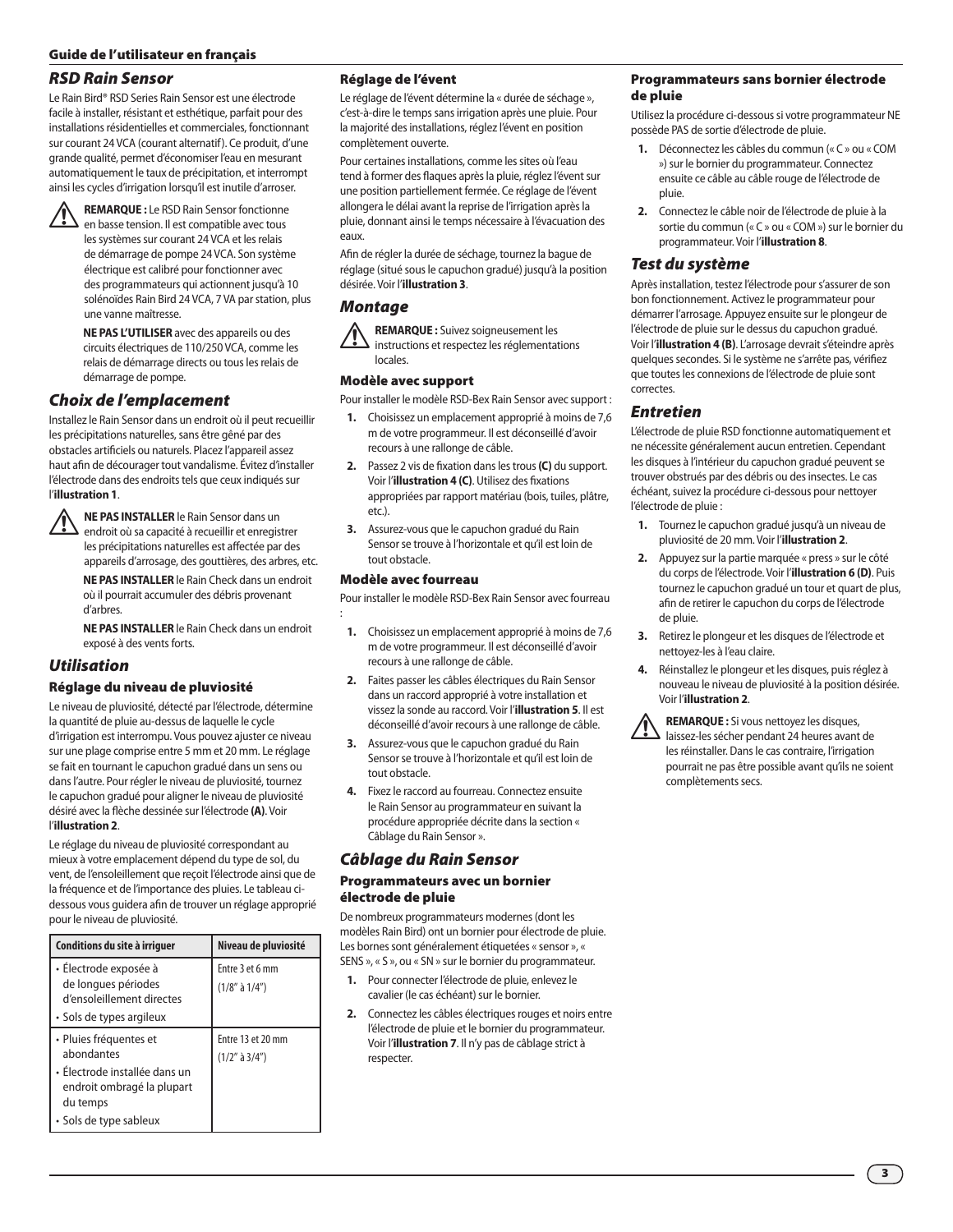#### Manual do utilizador em português

#### *Sensor de Chuva RSD*

O Sensor de Chuva da Série RSD da Rain Bird® é um dispositivo sensor de chuva fácil de instalar, durável e de aspecto agradável para aplicações residenciais e comerciais de 24 V CA. Este produto de alta qualidade poupa água ao medir automaticamente os níveis de precipitação e suspende os ciclos de irrigação quando a rega não é necessária.

**1 NOTA:** O Sensor de Chuva RSD é um dispositivo de baixa tensão compatível com todos os circuitos de controlo de corrente alterna (V CA) de 24 volts e circuitos de relés de 24 V CA de arranque de bomba. Classificação eléctrica adequada para utilização com controladores que podem accionar até dez válvulas solenóides de 24 V CA, 7 V A por estação e uma válvula geral.

> **NÃO** utilize com nenhuns dispositivos ou circuitos de 110/250 V CA, tais como sistemas de arranque de bomba de acção directa ou relés de arranque de bomba.

## *Seleccionar uma localização*

Instale o Sensor de Chuva num local onde possa recolher a precipitação natural sem interferência de obstruções naturais ou causadas pelo homem. Coloque o dispositivo a uma altura que dificulte actos de vandalismo. Evite montar o sensor de chuva em locais como os mostrados na **Figura 1**.



!**NÃO** instale o Sensor de Chuva onde a capacidade do dispositivo para recolher e registar eventos de precipitação natural seja afectada por aspersores automáticos, caleiras, árvores, etc.

**NÃO** instale o Sensor de Chuva onde este possa acumular detritos provenientes das árvores. **NÃO** instale o Sensor de Chuva num local exposto a ventos fortes.

## *Funcionamento*

#### Configuração dos níveis de precipitação

A configuração dos níveis de precipitação no sensor determina a quantidade de chuva necessária para suspender o ciclo de irrigação. Pode ajustar a configuração dos níveis de precipitação de 5 a 20 mm (1/8 pol. a 3/4 pol.). Para efectuar a configuração, rode a tampa do mostrador do sensor no sentido dos ponteiros de um relógio ou no sentido contrário. Para configurar os níveis de precipitação, rode a tampa do mostrador do sensor até a configuração do nível de precipitação pretendido ficar alinhada com a seta no corpo do sensor **(A)**, conforme mostra a **Figura 2**. A configuração ideal dos níveis de precipitação para a sua localização depende do tipo de solo, do vento e da quantidade de luz directa do sol que o sensor recebe, bem como da frequência e quantidade de precipitação. O quadro na página seguinte apresenta algumas indicações para ajudar a determinar a configuração adequada dos níveis de precipitação.

| Condições do local de irrigação                                                                    | Configuração<br>dos níveis de<br>precipitação |
|----------------------------------------------------------------------------------------------------|-----------------------------------------------|
| • O sensor recebe a luz directa do<br>sol durante longos períodos<br>• Solos argilosos             | 3a6mm<br>(1/8" a 1/4")                        |
| • Chuvas frequentes e fortes<br>· Sensor montado num local com<br>muita sombra<br>• Solos arenosos | 13 a 20 mm<br>$(1/2"$ to $3/4")$              |

#### Regulação do anel de ventilação

O anel de ventilação determina o "tempo de secagem" – o período de tempo durante o qual que o sensor suspende a irrigação depois da queda de chuva. Para a maioria das instalações, regule o anel de ventilação para a posição completamente aberta.

Em propriedades onde a água tem tendência para formar poças depois da queda de chuva, feche parcialmente o anel de ventilação do sensor. Esta regulação do anel de ventilação prolonga o período de suspensão do ciclo de irrigação e dá tempo à propriedade para drenar a água acumulada.

Para regular o tempo de secagem, rode o anel de ventilação por baixo da tampa do mostrador do sensor para a posição pretendida, conforme mostra a **Figura 3**.

#### *Montagem*

**1 NOTA:** Siga cuidadosamente as instruções de instalação e instale a unidade estritamente de acordo com o National Electrical Code (NEC), nos EUA, ou o código eléctrico da sua região.

#### Modelo de suporte

Para instalar o modelo de suporte do Sensor de Chuva RSD-BEx:

- **1.** Escolha um local de montagem adequado num raio de 7,6 m (25 pés) do controlador. Não é recomendável acrescentar fio aos 7,6 m (25 pés) fornecidos.
- **2.** Aperte dois parafusos de montagem nos orifícios **(C)** do suporte de montagem, conforme mostra a **Figura 4 (C)**. Utilize as peças de fixação adequadas à superfície de montagem (madeira, azulejos, alvenaria, etc.).
- **3.** Certifique-se de que a tampa do mostrador do sensor de chuva está nivelada e livre de obstruções.

#### Modelo de conduta

Para instalar o modelo de conduta do Sensor de Chuva RSD-CEx:

- **1.** Escolha um local de montagem adequado num raio de 7,6 m (25 pés) do controlador. Não é recomendável acrescentar fio aos 7,6 m (25 pés) fornecidos.
- **2.** Passe os fios condutores do Sensor de Chuva através de um acessório adaptador adequado à instalação e enrosque o sensor no interior do adaptador, conforme mostra a **Figura 5**. Não é recomendável acrescentar fio aos 7,6 m (25 pés) fornecidos.
- **3.** Certifique-se de que a tampa do mostrador do sensor de chuva está nivelada e livre de obstruções.
- **4.** Fixe o acessório adaptador à conduta e em seguida ligue o Sensor de Chuva ao controlador utilizando o procedimento adequado conforme descrito na secção "Instalação Eléctrica do Sensor de Chuva".

## *Instalação Eléctrica do Sensor de Chuva*

#### Controladores com terminais de sensor de chuva

Muitos controladores modernos (tais como os da Rain Bird) possuem terminais integrados para os fios condutores do sensor de chuva. Os terminais de sensor de chuva dedicados são normalmente identificados como "sensor", "SENS", "S" ou "SN" na faixa de terminais do controlador.

**1.** Para ligar o sensor de chuva, retire o fio de ponte (se houver um) dos terminais do sensor de chuva do controlador.

**2.** Ligue os fios condutores vermelho e preto do sensor de chuva aos terminais do sensor do controlador, conforme mostra a **Figura7**. Não importa que fio liga em cada terminal.

#### Controladores sem terminais de sensor de chuva

Utilize o procedimento abaixo se o seu controlador NÃO TIVER terminais dedicados de sensor de chuva.

- **1.** Desligue o fio do terminal comum ("C" ou "COM") na faixa de terminais do controlador. Em seguida, ligue este fio ao fio condutor vermelho do Sensor de Chuva.
- **2.** Ligue o fio condutor preto do Sensor de Chuva ao terminal comum ("C" ou "COM") na faixa de terminais do controlador, conforme mostra a **Figura 8**.

#### *Teste do sistema*

Depois da instalação, teste o sensor para se certificar de que o mesmo está a funcionar correctamente. Ligue o controlador para iniciar a irrigação. Pressione e mantenha em baixo o êmbolo situado na parte superior do sensor de chuva, conforme mostra a **Figura 4 (B)**. A zona deverá desligar-se após alguns segundos. Se isso não acontecer, verifique as ligações dos fios do sensor de chuva.

#### *Manutenção*

O Sensor de Chuva RSD funciona automaticamente e não requer manutenção programada. Contudo, por vezes os discos no interior da tampa do mostrador do sensor podem ficar contaminados com detritos ou insectos. Caso isto aconteça, utilize o seguinte procedimento para limpar o Sensor de Chuva.

- **1.** Rode a tampa do mostrador para a posição de 20 mm (3/4 pol.) de precipitação, conforme mostra a **Figura 2**.
- **2.** Prima a patilha com a inscrição "Press" no lado do corpo do sensor, conforme mostra a **Figura 6 (D)**. Em seguida, rode a tampa do mostrador cerca de 1 volta e 1/4 para retirar a tampa do corpo do sensor.
- **3.** Retire o êmbolo e os discos do corpo do sensor e lave-os em água limpa.
- **4.** Volte a instalar o êmbolo e os discos. Em seguida, volte a regular a configuração do nível de precipitação para a posição pretendida, conforme mostra a **Figura 2**.

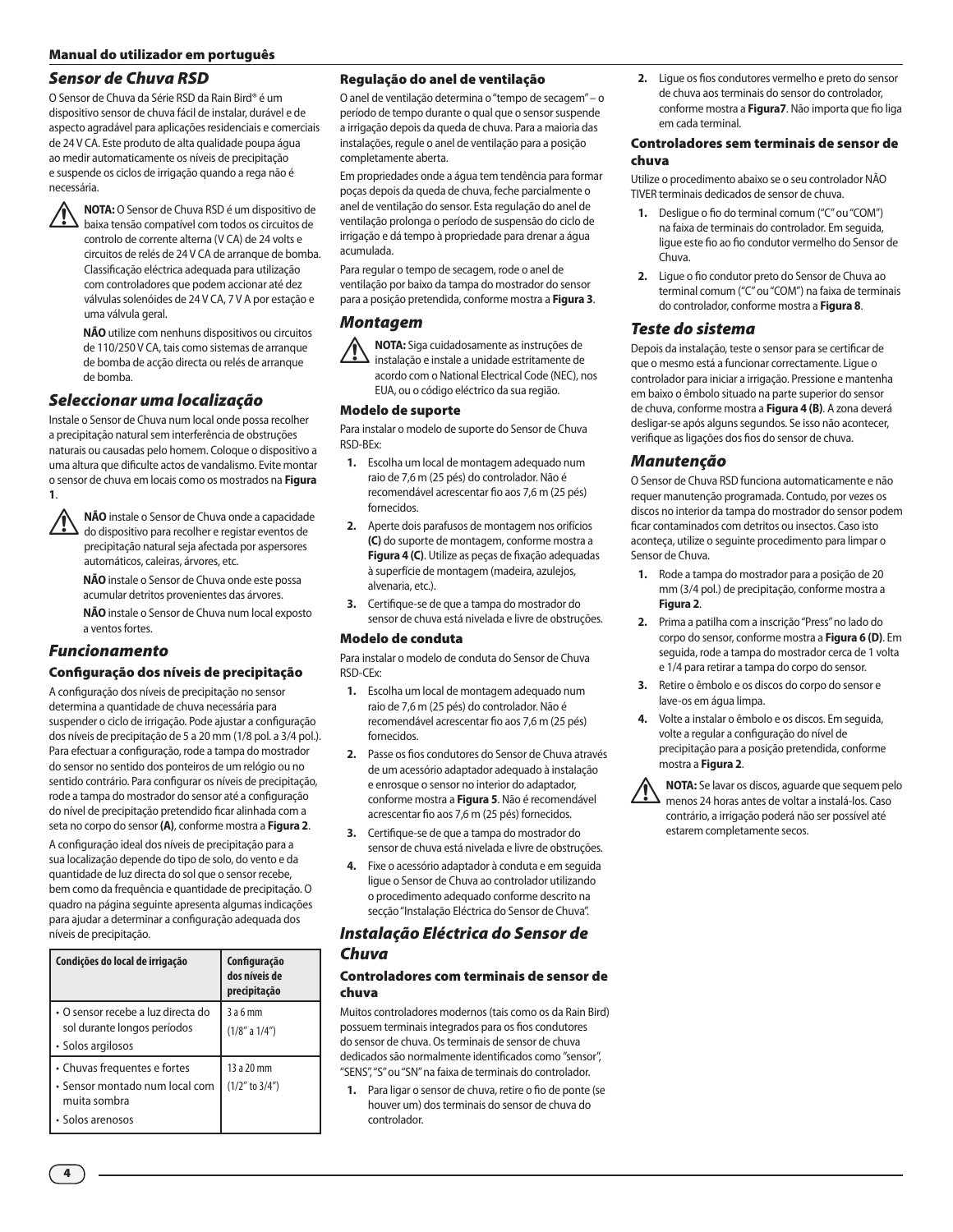## *Sensore pioggia RSD*

Il sensore pioggia della serie RSD Rain Bird® è facile da installare, di lunga durata e dal design piacevole, adatto per applicazioni residenziali e commerciali da 24 VAC. Questo prodotto di alta qualità consente di risparmiare acqua mediante la misurazione automatica delle quantità di precipitazioni e di sospendere i cicli di irrigazione quando l'annaffiamento non è necessario.

**1 NOTA:** il sensore pioggia RSD è un dispositivo<br>a basso voltaggio compatibile con tutti i circuiti di controllo a corrente alternata da 24 volt (VAC) e i circuiti dei relè di avvio pompa da 24 VAC. La portata elettrica nominale consente l'utilizzo di programmatori che possono azionare un massimo di dieci elettrovalvole solenoidi da 24 VAC, 7 VA per stazione, più una valvola principale.

> **NON** utilizzare con circuiti o sensori da 110/ 250 VAC, quali sistemi di avvio di pompe ad azione diretta o relè di avvio pompa.

## *Scelta della posizione*

Installare il sensore pioggia in una posizione che consenta di raccogliere le precipitazioni naturali senza interferenze umane od ostacoli naturali. Posizionare il sensore a un'altezza che non consenta atti vandalici. Per il montaggio del sensore pioggia, evitare luoghi come quelli indicati nella **Figura 1**.



**1 NON** installare il sensore pioggia in siti in cui la<br>capacità del sensore di raccogliere le precipitazioni naturali non venga influenzata dalla presenza di sistemi di irrigazione, grondaie, alberi, ecc.

> **NON** installare il sensore pioggia in un luogo in cui potrebbe accumularsi sporcizia di alberi.

**NON** installare il sensore pioggia in un luogo esposto a forti venti.

#### *Operazione*

#### Regolazione dell'impostazione della precipitazione piovosa

L'impostazione della precipitazione piovosa sul sensore determina la quantità di precipitazione necessaria per sospendere il ciclo di irrigazione. È possibile regolare l'impostazione della precipitazione piovosa da 1/8" a 3/4" (da 5 mm a 20 mm). Per effettuare le regolazioni, ruotare il selettore graduato del sensore in senso orario o antiorario. Per configurare l'impostazione della precipitazione piovosa, ruotare il selettore graduato del sensore fino ad allineare il valore desiderato con la freccia presente sul corpo del sensore **(A)**, come illustrato nella **Figura 2**.

L'impostazione della precipitazione piovosa ottimale per il luogo dipende dal tipo di suolo, dal vento, dalla quantità di luce diretta del sole ricevuta dal sensore nonché dalla frequenza e dalla quantità di precipitazione. La tabella nella pagina successiva fornisce alcune linee guida per determinare la corretta impostazione della precipitazione piovosa.

| <b>Impostazione</b><br>precipitazione<br>piovosa |
|--------------------------------------------------|
| Da 1/8" a 1/4"<br>(da 3 mm a 6 mm)               |
| Da 1/2" a 3/4"<br>(da 13 mm a 20 mm)             |
|                                                  |

#### Regolazione dello sfiatatoio

Lo sfiatatoio determina il tempo di asciugatura (la durata di tempo in cui il sensore sospende l'irrigazione dopo la pioggia). Per la maggior parte delle installazioni, regolare lo sfiatatoio in posizione completamente aperta.

Per i siti in cui l'acqua tende a creare delle pozzanghere dopo una pioggia, chiudere parzialmente lo sfiatatoio del sensore. Questa regolazione consente di prolungare la durata di sospensione del ciclo di irrigazione, permettendo al terreno di drenare l'acqua.

Per regolare il tempo di asciugatura, ruotare lo sfiatatoio, posto al disotto del selettore graduato del sensore, sulla posizione desiderata, come illustrato nella **Figura 3**.

#### *Montaggio*



!**NOTA:** seguire con attenzione le istruzioni per l'installazione e montare l'unità conformemente al codice NEC (National Electrical Code) del proprio codice elettrico locale.

#### Modello con supporto

Per installare il modello RSD-BEx con supporto:

- **1.** Scegliere un luogo appropriato per il montaggio entro 25' (7,6 m) dal programmatore. Non è consigliato aggiungere altro cavo oltre quello fornito da 25' (7,6 m).
- **2.** Inserire due viti di montaggio attraverso i fori **(C)** nel supporto di montaggio, come illustrato nella **Figura 4 (C)**. Utilizzare gli attacchi appropriati al tipo di superficie di montaggio (legno, tegole, muri, ecc.).
- **3.** Assicurarsi che il selettore del sensore pioggia sia a livello e libero da ostruzioni.

#### Modello con guaina

Per installare il modello RSD-BEx con guaina:

- **1.** Scegliere un luogo appropriato per il montaggio entro 25' (7,6 m) dal programmatore. Non è consigliato aggiungere altro cavo oltre quello fornito da 25' (7,6 m).
- **2.** Inserire i cavi elettrici del sensore pioggia attraverso un adattatore appropriato all'installazione e avvitare il sensore nell'adattatore, come illustrato nella **Figura 5**. Non è consigliato aggiungere altro cavo oltre quello fornito da 25' (7,6 m).
- **3.** Assicurarsi che il selettore del sensore pioggia sia a livello e libero da ostruzioni.
- **4.** Fissare l'adattatore alla guaina e collegare il sensore pioggia al programmatore utilizzando la procedura descritta nella sezione "Cablaggio del sensore pioggia".

## *Cablaggio del sensore pioggia*

#### Programmatori con morsetti per il sensore pioggia

Molti moderni programmatori (come quelli di Rain Bird) sono dotati di morsetti integrati per i cavi elettrici del sensore pioggia. I morsetti specifici sono in genere contrassegnati con l'indicazione "sensor", "SENS", "S" o "SN" posta sulla fascia del morsetto del programmatore.

- **1.** Per collegare il sensore pioggia, rimuovere il cavo di connessione (se presente) dai morsetti del sensore pioggia del programmatore.
- **2.** Collegare i cavi elettrici rossi e neri del sensore pioggia ai morsetti del sensore del programmatore, come illustrato nella **Figura 7**. Possono essere associati in qualsiasi modo.

#### Programmatori senza morsetti per il sensore pioggia

Se il programmatore NON dispone di morsetti specifici per il sensore pioggia, utilizzare la seguente procedura.

- **1.** Scollegare il cavo dal morsetto comune ("C" o "COM") sulla fascia del morsetto del programmatore. Quindi, collegare questo cavo al cavo elettrico rosso del sensore pioggia.
- **2.** Collegare il cavo elettrico nero del sensore pioggia al morsetto comune ("C" o "COM") sulla fascia del morsetto del programmatore, come illustrato nella **Figura 8**.

#### *Prove del sistema*

Dopo l'installazione, verificare che il sensore funzioni correttamente. Attivare il programmatore per avviare l'irrigazione. Premere verso il basso lo stantuffo posizionato nella parte superiore del sensore pioggia, come illustrato nella **Figura 4 (B)**. L'irrigazione si interromperà dopo alcuni secondi. Qualora non si arresti, controllare i collegamenti dei cavi del sensore.

#### *Manutenzione*

Il sensore pioggia RSD funziona automaticamente e non richiede alcuna manutenzione programmata. Tuttavia, è possibile che i dischi all'interno del selettore del sensore vengano contaminati da sporcizia o insetti. In tal caso, attenersi alla procedura riportata di seguito per pulire il sensore pioggia.

- **1.** Ruotare il selettore di 3/4" sull'impostazione del valore di precipitazione, come illustrato nella **Figura 2**.
- **2.** Premere la linguetta contrassegnata con l'indicazione "Press" (Premere) sul lato del corpo del sensore, come illustrato nella **Figura 6 (D)**. Quindi, ruotare nuovamente il selettore di circa 1 1/4 di giro per rimuovere il cappuccio dal corpo del sensore.
- **3.** Rimuovere lo stantuffo e i dischi dal corpo del sensore e lavarli con acqua pulita.
- **4.** Reinstallare lo stantuffo e i dischi. Successivamente, reimpostare la regolazione del valore della precipitazione sulla posizione desiderata, come illustrato nella **Figura 2**.



!**NOTA:** se si lavano i dischi, lasciarli asciugare almeno 24 ore prima di reinstallarli. In caso contrario, l'irrigazione potrebbe non essere garantita fino a quando non sono completamente asciutti.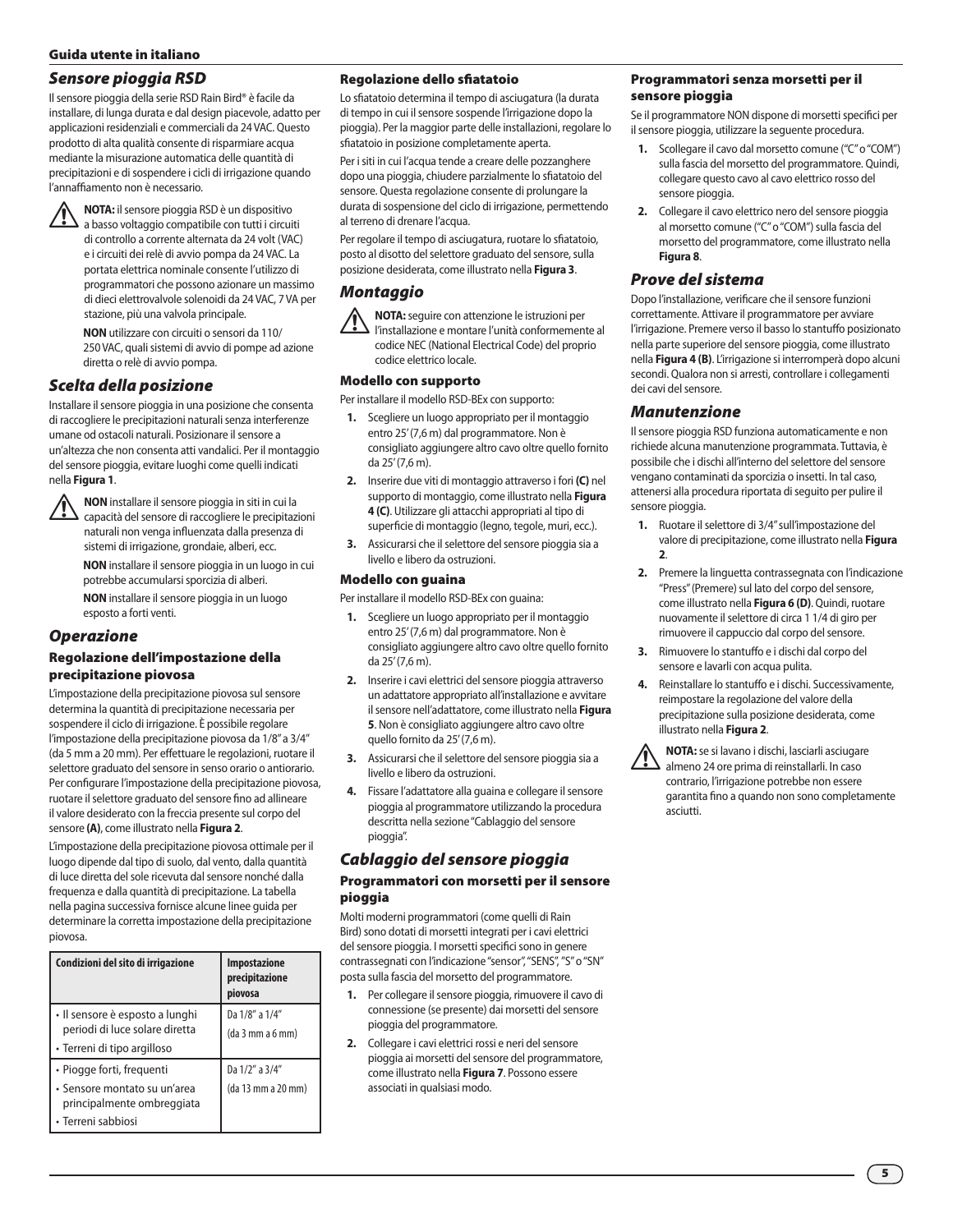#### Deutsches Benutzerhandbuch

#### *RSD Regensensor*

Der Rain Bird® Regensensor der Serie RSD ist ein leicht installierbares, widerstandsfähiges und optisch ansprechendes Regenmessgerät, das für 24-VAC-Heim- und Geschäftsanwendungen geeignet ist. Dieses hochwertige Produkt spart Wasser, indem es automatisch die Niederschlagsmengen misst und den Beregnungszyklus unterbricht, wenn keine Bewässerung notwendig ist.

**ANMERKUNG:** Der RSD Regensensor ist ein<br>Niederspannungsgerät, das mit allen 24-VAC-Steuerstromkreisen und 24-VAC-Pumpenstart-Relaisstromkreisen kompatibel ist. Die elektrische Auslegung eignet sich für Steuergeräte, die bis zu zehn 24-VAC-/7-VA-Magnetventile pro Station und ein Hauptventil aktivieren können.

> **Verwenden Sie dieses Gerät NICHT** mit 110/ 250-VAC-Geräten oder -Stromkreisen wie zum Beispiel direkt wirkenden Pumpenstartsystemen oder Pumpenstartrelais.

#### *Wahl des Standorts*

Installieren Sie den Regensensor an einem Ort, an dem er natürliche Regenfälle ohne vom Menschen verursachte oder natürliche Beeinträchtigung auffangen kann. Bringen Sie das Gerät in einer Höhe an, die es vor Vandalismus schützt. Vermeiden Sie es, den Regensensor an solchen Orten wie in **Abbildung 1** zu installieren.

#### !**Installieren Sie den Regensensor NICHT**

an Orten, an denen die Fähigkeit des Gerätes, natürliche Regenfälle zu sammeln und aufzuzeichnen, durch Rasensprenger, Dachrinnen, Bäume usw. beeinträchtigt wird.

**Installieren Sie den Regensensor NICHT** an Orten, an denen Schmutz oder Laub in die Auffangschale gelangen kann.

**Installieren Sie den Regensensor NICHT** an Orten, an denen er starkem Wind ausgesetzt ist.

#### *Betrieb*

#### Einstellen der Niederschlagsmenge

Die Einstellung der Niederschlagsmenge am Sensor bestimmt, wie viel es regnen muss, damit die Beregnung unterbrochen wird. Die Niederschlagsmenge kann auf einen Wert von 5 mm bis 20 mm (1/8" bis 3/4") eingestellt werden. Dies geschieht durch Drehen der Wahlkappe am Sensor im oder gegen den Uhrzeigersinn. Drehen Sie zur Einstellung der Niederschlagsmenge die Kappe, bis der Pfeil am Sensorgehäuse **(A)** auf die gewünschte Niederschlagsmenge weist (siehe **Abb. 2**).

Die ideale Einstellung der Niederschlagsmenge für Ihren Standort hängt von der Bodenart, dem Wind, der direkten Sonneneinstrahlung auf den Sensor sowie der Häufigkeit und Menge des Niederschlags ab. Die nachfolgende Tabelle dient als Richtlinie zur Bestimmung der angemessenen Niederschlagseinstellung.

| Bedingungen der zu bewässernden<br>Fläche                                                | Einstellung der<br>Niederschlagsmenge   |
|------------------------------------------------------------------------------------------|-----------------------------------------|
| • Sensor ist über lange Zeit<br>direkter Sonneneinstrahlung<br>ausgesetzt                | 3 mm bis 6 mm<br>$(1/8"$ bis $1/4"$ )   |
| • Lehmige Böden                                                                          |                                         |
| • Häufiger, schwerer Niederschlag<br>· Sensor befindet sich<br>hauptsächlich im Schatten | 13 mm bis 20 mm<br>$(1/2"$ bis $3/4"$ ) |
| • Sandige Böden                                                                          |                                         |

#### Einstellen des Lüftungsrings

Die Einstellung des Lüftungsringes bestimmt die "Trocknungszeit" (die Zeitspanne, während der der Sensor nach Regenfall die Beregnung aussetzt). In den meisten Fällen kann der Lüftungsring auf die voll geöffnete Position eingestellt werden.

Bei Grundstücken, auf denen das Wasser dazu neigt, sich nach Regenfällen anzusammeln, den Lüftungsring des Sensors teilweise schließen. Diese Einstellung des Lüftungsrings verlängert die Zeitspanne, während der die Beregnung ausgeschaltet bleibt, und gibt dem Wasser Zeit, vom Grundstück abzufließen.

Zum Einstellen der Trocknungszeit den Lüftungsring unterhalb der Wahlkappe auf die gewünschte Position einstellen (siehe **Abb. 3**).

#### *Installation*

**ANMERKUNG:** Installationsanleitung genau befolgen und Gerät nur unter Einhaltung aller geltenden Vorschriften für Elektroinstallationen installieren.

#### Modell mit Halterung

Installation des Regensensors RSD-BEx mit Halterung:

- **1.** Geeignete Stelle für die Installation auswählen, nicht weiter als 7,6 m von Ihrem Steuergerät entfernt. Es wird davon abgeraten, das mitgelieferte Kabel (7,6 m) zu verlängern.
- **2.** Zwei Befestigungsschrauben durch die Löcher **(C)** in der Halterung schrauben, wie in **Abbildung 4 (C)** dargestellt. Jeweils die für den Untergrund (Holz, Kacheln, Mauerwerk etc.) angemessenen Befestigungsteile verwenden.
- **3.** Sicherstellen, dass die Wahlkappe des Regensensors waagerecht sitzt und sich keine Behinderungen darüber befinden.

#### Modell mit Rohrbefestigung

Installation des Regensensors RSD-CEx mit Rohrbefestigung:

- **1.** Geeignete Stelle für die Installation auswählen, nicht weiter als 7,6 m von Ihrem Steuergerät entfernt. Es wird davon abgeraten, das mitgelieferte Kabel (7,6 m) zu verlängern.
- **2.** Kabel des Regensensors durch ein Anschlussstück führen, das passend für Ihre Installation ist, und den Regensensor auf dieses Anschlussstück schrauben (siehe **Abb. 5**). Es wird davon abgeraten, das mitgelieferte Kabel (7,6 m) zu verlängern.
- **3.** Sicherstellen, dass die Wahlkappe des Regensensors waagerecht sitzt und sich keine Behinderungen darüber befinden.
- **4.** Anschlussstück am Rohr befestigen und den Sensor mit dem Steuergerät verbinden. Folgen Sie dabei den Anweisungen im Abschnitt "Verkabelung des Regensensors".

#### *Verkabelung des Regensensors*

#### Steuergeräte mit Regensensoranschlüssen

Viele der modernen Steuergeräte (wie z. B. die von Rain Bird) verfügen über eingebaute Anschlüsse speziell für die Kabel des Regensensors. Diese Regensensoranschlüsse sind auf der Klemmleiste des Steuergerätes gewöhnlich mit "Sensor", "SENS", "S" oder "SN" markiert.

**1.** Zum Anschließen des Regensensors den Jumper (falls vorhanden) von den Regensensoranschlüssen des Steuergerätes entfernen.

**2.** Das rote und das schwarze Kabel des Regensensors mit den Sensoranschlüssen des Steuergerätes verbinden (siehe **Abb. 7**). Es ist egal, welches Kabel mit den einzelnen Anschlüssen verbunden wird.

#### Steuergeräte ohne Regensensoranschluss

Wenn Ihr Steuergerät NICHT mit speziellen Regensensoranschlüssen ausgestattet ist, gehen Sie wie folgt vor:

- **1.** Das Kabel von der Erdungsklemme (C oder COM) der Klemmleiste des Steuergerätes trennen. Anschließend dieses Kabel mit dem roten Kabel des Regensensors verbinden.
- **2.** Das schwarze Regensensorkabel an die Erdungsklemme (C oder COM) der Klemmleiste des Steuergerätes anschließen (siehe **Abb. 8**).

#### *Testen des Systems*

Sensor nach der Installation testen, um sicherzustellen, dass er richtig funktioniert. Steuergerät einschalten, um die Beregnung zu aktivieren. Dann den Plunger oben auf dem Regensensor niedergedrückt halten (siehe **Abb. 4 (B)**). Die Zone sollte sich nach ein paar Sekunden ausschalten. Sollte dies nicht der Fall sein, Kabelverbindungen des Regensensors überprüfen.

#### *Wartung*

Der RSD Regensensor funktioniert automatisch und bedarf keiner routinemäßigen Wartung. Manchmal können sich jedoch Schmutz und Insekten auf den Scheiben in der Wahlkappe ansammeln. Den Regensensor in diesem Fall wie folgt reinigen:

- **1.** Wahlkappe bis zur 3/4"-Einstellung der Niederschlagsmenge drehen (siehe **Abb. 2**)
- 2. Auf "Press" an der Seite des Sensorgehäuses drücken, wie in **Abb. 6 (D)** dargestellt. Dann die Kappe noch etwa 1 1/4 Umdrehungen weiterdrehen, um sie vom Sensorgehäuse abzunehmen.
- **3.** Den Plunger und die Scheiben vom Sensorgehäuse entfernen und mit klarem Wasser reinigen.
- **4.** Plunger und Scheiben wieder einsetzen und dann die Einstellung der Niederschlagsmenge wieder auf die gewünschte Position stellen (siehe **Abb. 2**).

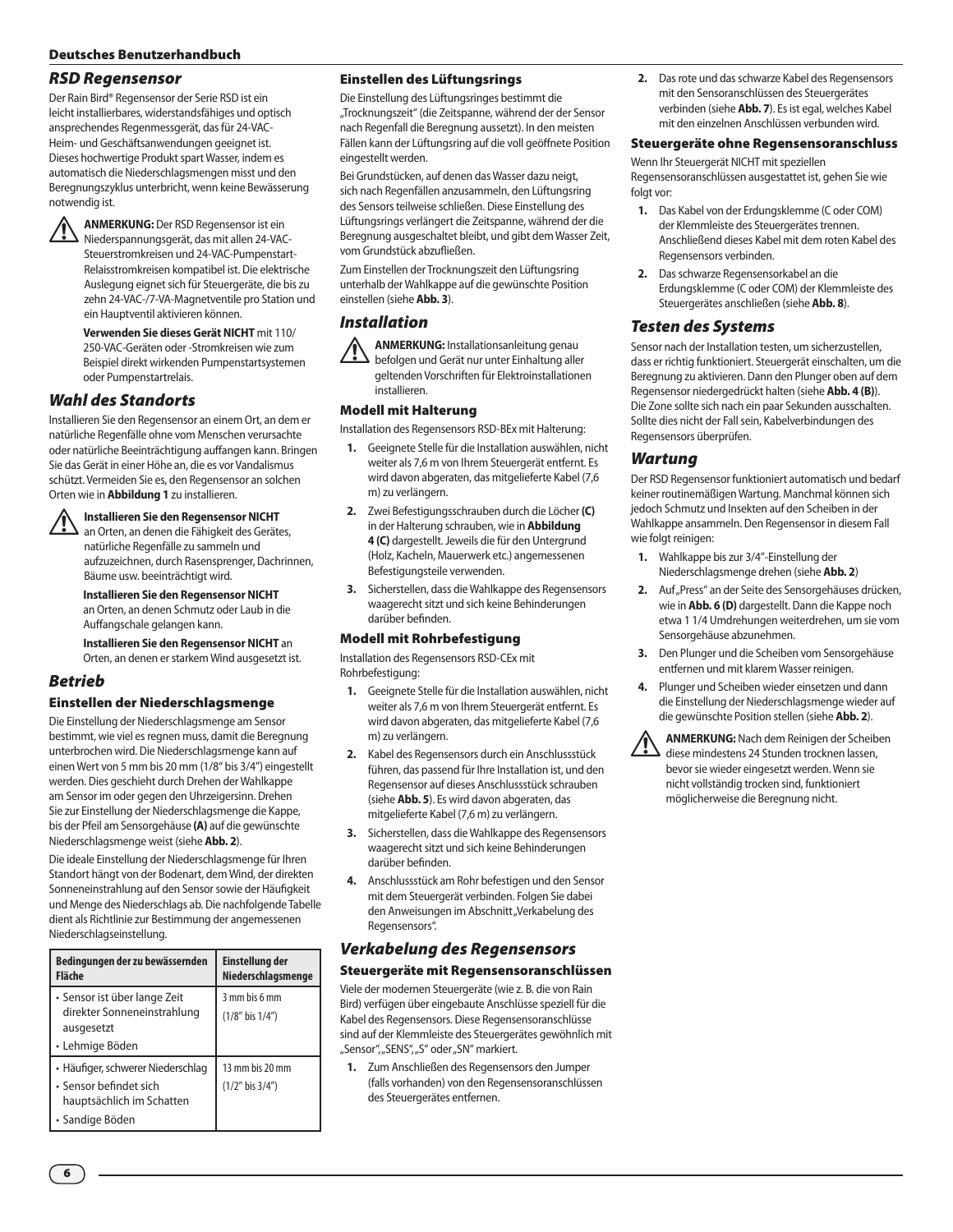#### Nederlandse gebruikershandleiding

#### *RSD-regensensor*

De Rain Bird® RSD-regensensorserie is een gemakkelijk te installeren, duurzame en visueel aantrekkelijke regensensor die geschikt is voor 24 VAC-toepassingen bij woningen en commerciële gebouwen. Dit hoogwaardige product bespaart water door automatisch de neerslaghoeveelheden te meten en beregeningscycli uit te stellen als besproeiing niet nodig is.

**1 OPMERKING:** De RSD-regensensor is een laagspanningsapparaat dat geschikt is voor 24 V wisselstroom (VAC)- regelcircuits en 24 VACpompstartrelaiscircuits. De regensensor kan worden gebruikt met automaten die maximaal tien 24 VAC, 7 VA elektromagnetische kleppen per station, plus één hoofdklep, kunnen activeren.

> **Gebruik de regensensor NIET** met 110/250 VAC- apparaten of -circuits, zoals direct werkende pompstartsystemen of pompstartrelais.

#### *Kiezen van een plaats*

Installeer de regensensor op een plaats waar deze de natuurlijke neerslag kan opvangen zonder te worden gehinderd door natuurlijke of door de mens gemaakte obstakels. Plaats de regensensor op een hoogte waar deze tegen vandalisme is beveiligd. Vermijd montageplaatsen zoals die weergegeven in **afbeelding 1**.



!**Installeer de regensensor NIET** op plaatsen waar het vermogen van de sensor om natuurlijke neerslag te verzamelen en te registreren, wordt beïnvloed door beregening, dakgoten, bomen, enz.

**Installeer de regensensor NIET** op een locatie waar bladeren en andere rommel van bomen erin kan vallen.

**Installeer de regensensor NIET** op een locatie waar het hard kan waaien.

#### *Bediening*

#### Instellen van de regenval

De regenvalinstelling van de sensor bepaalt de hoeveelheid regen die nodig is om de besproeiingscyclus uit te stellen. U kunt de regenval instellen van 1/8" tot 3/4" (5 mm tot 20 mm). De regenval wordt ingesteld door de wijzerplaatdop van de sensor linksom of rechtsom te draaien. Om de regenval in te stellen, moet de wijzerplaatdop van de sensor worden gedraaid totdat de gewenste regenval op één lijn staat met de pijl op het sensorhuis **(A)**, zoals weergegeven in **afbeelding 2**.

De ideale regenvalinstelling voor uw plaats hangt af van het bodemtype, de wind, de hoeveelheid direct zonlicht die de sensor ontvangt en de frequentie en hoeveelheid regen. In de tabel op de volgende pagina worden enkele richtlijnen gegeven voor het bepalen van de juiste regenvalinstelling.

| Kenmerken van de irrigatieplaats                                                                 | Regenvalinstelling                               |
|--------------------------------------------------------------------------------------------------|--------------------------------------------------|
| • Sensor is blootgesteld aan<br>lange perioden met direct<br>zonlicht                            | 1/8" tot 1/4"<br>$(3 \text{ tot } 6 \text{ mm})$ |
| • Kleiachtige grondsoorten                                                                       |                                                  |
| • Frequente, zware regenval<br>• Sensor bevestigd op een<br>hoofdzakelijk schaduwrijke<br>plaats | $1/2$ " tot $3/4$ " (13 tot<br>$20$ mm $)$       |
| · Zandige grondsoorten                                                                           |                                                  |

#### Instellen van de ontluchtingsring

De ontluchtingsring bepaalt de "droogtijd", d.w.z. de tijd waarin irrigatie na een regenval wordt uitgesteld. Bij de meeste installaties moet de ontluchtingsring in de geheel open stand worden gezet.

Op plaatsen waar water de neiging heeft zich na een regenval te verzamelen, moet de ontluchtingsring van de sensor gedeeltelijk worden gesloten. Door wijziging van de instelling van de ontluchtingsring wordt de beregeningscyclus langer uitgesteld, waardoor de grond de tijd krijgt om het water af te voeren.

Om de droogtijd in te stellen, moet de ontluchtingsring onder de wijzerplaatdop van de sensor in de gewenste stand worden gedraaid, zoals weergegeven in **afbeelding 3**.

## *Montage*



zorgvuldig en installeer de sensor volgens de nationale elektrische norm of volgens uw plaatselijke elektrische voorschriften.

#### Beugelmodel

Het beugelmodel van de RSD-Bex-regensensor wordt als volgt gemonteerd:

- **1.** Kies een goede bevestigingsplaats binnen een afstand van 25' (7,6 m) van uw automaat. Het wordt niet aanbevolen om extra bedrading toe te voegen aan de meegeleverde 25' (7,6 m).
- **2.** Draai twee montageschroeven door de gaten **(C)** in de bevestigingsbeugel, zoals weergegeven in **afbeelding 4 (C)**. Gebruik bevestigingsmaterialen die geschikt zijn voor het montageoppervlak (hout, tegels, metselwerk, enz.).
- **3.** Zorg dat de wijzerplaatdop van de regensensor vlak ligt en niet door obstakels erboven wordt belemmerd.

#### Kabelbuismodel

Het kabelbuismodel van de RSD-CEx-regensensor wordt als volgt gemonteerd:

- **1.** Kies een goede bevestigingsplaats binnen een afstand van 25' (7,6 m) van uw automaat. Het wordt niet aanbevolen om extra bedrading toe te voegen aan de meegeleverde 25' (7,6 m).
- **2.** Leid de draden van de regensensor door een adapterhulpstuk dat geschikt is voor uw installatie en schroef de sensor in de adapter, zoals weergegeven in **afbeelding 5**. Het wordt niet aanbevolen om extra bedrading toe te voegen aan de meegeleverde  $25'(76 m)$
- **3.** Zorg dat de wijzerplaatdop van de regensensor vlak ligt en niet door obstakels erboven wordt belemmerd.
- **4.** Maak het adapterhulpstuk vast aan de kabelbuis, en sluit de regensensor dan aan op de automaat volgens de procedure beschreven in het gedeelte "Bedrading van de regensensor".

#### *Bedrading van de regensensor*

#### Automaten met regensensorklemmen

Vele moderne automaten (zoals die van Rain Bird) zijn voorzien van ingebouwde klemmen voor regensensordraden. Op speciale regensensorklemmen is meestal een sticker met "sensor", "SENS", "S" of "SN" aangebracht op de klemmenstrip van de automaat.

**1.** Sluit de regensensor aan door de jumperdraad (indien aanwezig) uit de regensensorklemmen van de automaat te verwijderen.

**2.** Sluit de rode en zwarte draden van de regensensor aan op de sensorklemmen van de automaat zoals weergegeven in **afbeelding 7**. Het doet er niet toe welke draad er naar welke klem gaat.

#### Automaten zonder regensensorklemmen

Gebruik de onderstaande procedure als uw automaat NIET is uitgerust met speciale regensensorklemmen.

- **1.** Verwijder de draad uit de gemeenschappelijke klem ("C" of "COM") op de klemmenstrip van de automaten. Sluit deze draad dan aan op de rode regensensordraad.
- **2.** Sluit de zwarte regensensordraad aan op de gemeenschappelijke klem ("C" of "COM") op de klemmenstrip van de automaat, zoals weergegeven in **afbeelding 8**.

#### *Testen van het systeem*

Nadat de sensor is geïnstalleerd, moet worden gecontroleerd of deze goed werkt. Schakel de automaat in om de irrigatie te starten. Houd de plunjer boven op de regensensor omlaag zoals weergegeven in **afbeelding 4 (B)**. De irrigatie van de betreffende zone moet na enkele seconden worden uitgeschakeld. Als dit niet gebeurt, moet u de draadaansluitingen van de regensensor controleren.

#### *Onderhoud*

De RSD-regensensor werkt automatisch en vereist geen regelmatig onderhoud. Soms raken de schijven binnenin de wijzerplaatdop van de sensor vervuild (rommel of insecten). Als dit gebeurt, moet u de volgende procedure gebruiken om de regensensor te reinigen.

- **1.** Draai de wijzerplaatdop in de stand 3/4" (20 mm) regenval, zoals weergegeven in **afbeelding 2**.
- **2.** Druk op het lipje met "Press" (Drukken) aan de zijkant van het sensorhuis, zoals weergegeven in **afbeelding 6 (D)**. Draai dan de wijzerplaatdop ca. 1 1/4 slag verder om de dop van het sensorhuis te verwijderen.
- **3.** Haal de plunjer en schijven uit het sensorhuis en was deze in schoon water af.
- **4.** Breng de plunjer en schijven weer aan. Zet de regenval ten slotte weer in de gewenste stand, zoals weergegeven in **afbeelding 2**.



!**OPMERKING:** Als u de schijven wast, laat ze dan ten minste 24 uur drogen voordat u ze weer aanbrengt. Anders kan dit de irrigatie tegenhouden totdat de schijven volledig droog zijn.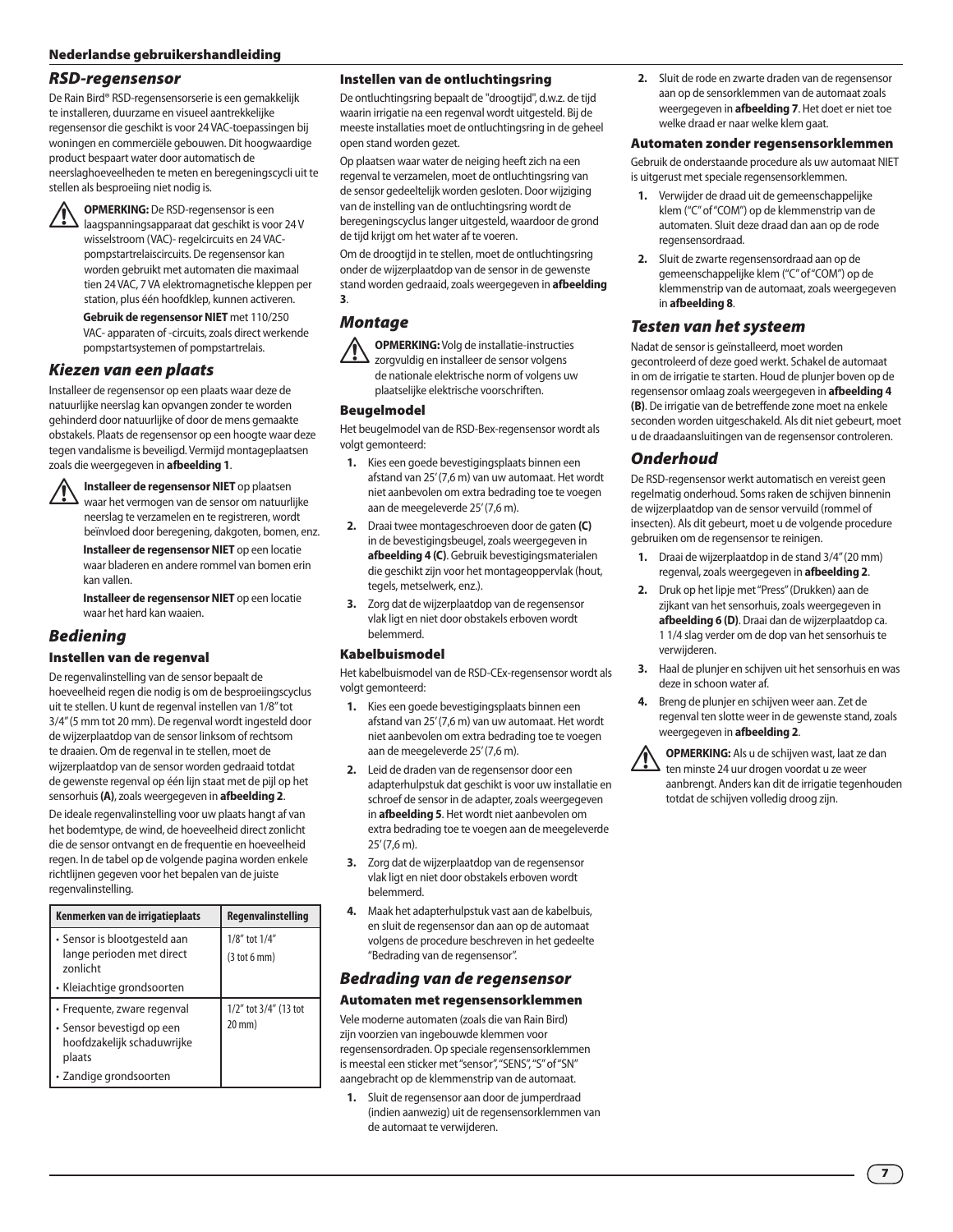#### Ελληνικός Οδηγός Χρήσης

#### *Αισθητήρας βροχής RSD*

Ο αισθητήρας βροχής της σειράς RSD της Rain Bird® είναι μια εύκολη στην εγκατάσταση, ανθεκτική και ελκυστική συσκευή αισθητήρα βροχής, κατάλληλη για οικιακές και εμπορικές εφαρμογές 24 VAC. Αυτό το προϊόν υψηλής ποιότητας εξοικονομεί νερό μετρώντας αυτόματα τις ποσότητες βροχόπτωσης και αναστέλλοντας τους κύκλους ποτίσματος όταν δεν απαιτείται πότισμα.

!**ΣΗΜΕΙΩΣΗ:** Ο αισθητήρας βροχής RSD είναι μια συσκευή χαμηλής τάσης, συμβατή με όλα τα κυκλώματα ελέγχου εναλλασσόμενου ρεύματος (VAC) και τα κυκλώματα ρελέ έναρξης αντλίας 24 VAC. Η ονομαστική ηλεκτρική ισχύς είναι κατάλληλη για χρήση με προγραμματιστές που μπορούν να ενεργοποιήσουν έως και δέκα ηλεκτρομαγνητικές βαλβίδες 24 VAC, 7 VA ανά σταθμό, συν μια κεντρική βαλβίδα.

> **Να ΜΗΝ** χρησιμοποιείται με συσκευές ή κυκλώματα 110/250 VAC, όπως συστήματα έναρξης αντλίας άμεσης δράσης ή ρελέ έναρξης αντλίας.

## *Επιλογή θέσης*

Εγκαταστήστε τον αισθητήρα βροχής σε θέση όπου μπορεί να συλλέξει τη βροχόπτωση χωρίς παρεμβολές από τεχνητά ή φυσικά εμπόδια. Τοποθετήστε τη συσκευή σε ύψος που αποτρέπει το βανδαλισμό. Αποφύγετε τις θέσεις τοποθέτησης του αισθητήρα βροχής όπως αυτές που απεικονίζονται στο **Σχήμα 1**.



!**ΜΗΝ** εγκαταστήσετε τον αισθητήρα βροχής σε μέρος όπου η δυνατότητα της συσκευής να συλλέξει και να καταγράψει τα συμβάντα βροχόπτωσης επηρεάζονται από εκτοξευτήρες, υδρορροές, δέντρα, κλπ.

**ΜΗΝ** εγκαταστήσετε τον αισθητήρα βροχής σε μέρος όπου μπορεί να συσσωρευτούν υλικά από δέντρα.

**ΜΗΝ** εγκαταστήσετε τον αισθητήρα βροχής σε μέρος που είναι εκτεθειμένο σε δυνατούς ανέμους.

## *Λειτουργία*

#### Καθορισμός της ρύθμισης βροχόπτωσης

Η ρύθμιση βροχόπτωσης στον αισθητήρα καθορίζει την ποσότητα βροχόπτωσης που απαιτείται για να ανασταλεί ο κύκλος ποτίσματος. Μπορείτε να καθορίσετε τη ρύθμιση βροχόπτωσης από 1/8" έως 3/4" (5mm έως 20mm). Η ρύθμιση γίνεται με την περιστροφή του δίσκου του καπακιού του αισθητήρα προς τα δεξιά ή προς τα αριστερά. Για να καθορίσετε τη ρύθμιση βροχόπτωσης, περιστρέψτε το δίσκο του καπακιού του αισθητήρα μέχρι η επιθυμητή ρύθμιση βροχόπτωσης να ευθυγραμμιστεί με το βέλος στο κύριο μέρος του αισθητήρα **(Α)**, όπως φαίνεται στο **Σχήμα 2**.

Η ιδανική ρύθμιση βροχόπτωσης για τη θέση σας εξαρτάται από τον τύπο του εδάφους, τον αέρα, την ποσότητα άμεσου ηλιακού φωτός που λαμβάνει ο αισθητήρας καθώς και τη συχνότητα και την ποσότητα της βροχόπτωσης. Ο πίνακας στην επόμενη σελίδα παρέχει ορισμένες κατευθυντήριες οδηγίες για να μπορέσετε να καθορίσετε την κατάλληλη ρύθμιση βροχόπτωσης.

| Συνθήκες χώρου ποτίσματος                                                                             | Ρύθμιση<br>βροχόπτωσης              |
|-------------------------------------------------------------------------------------------------------|-------------------------------------|
| • Ο αισθητήρας λαμβάνει μεγάλα<br>διαστήματα άμεσου ηλιακού φωτός<br>• Πηλώδες έδαφος                 | 1/8" έως 1/4"<br>(3mm έως 6mm)      |
| • Συχνές, έντονες βροχές<br>• Ο αισθητήρας είναι τοποθετημένος<br>σε σκιερό μέρος<br>• Αμμώδες έδαφος | 1/2" έως 3/4"<br>(13mm έως<br>20mm) |

#### Ρύθμιση δακτυλίου ανοίγματος

Ο δακτύλιος ανοίγματος καθορίζει το «χρόνο στεγνώματος», δηλαδή το χρόνο που ο αισθητήρας αναστέλλει το πότισμα μετά από μια βροχόπτωση. Για τις περισσότερες εγκαταστάσεις, ρυθμίστε το δακτύλιο ανοίγματος στην πλήρως ανοιχτή θέση.

Σε εδάφη όπου το νερό συνηθίζει να συσσωρεύεται μετά από βροχοπτώσεις, κλείστε ελαφρά το δακτύλιο ανοίγματος του αισθητήρα. Η ρύθμιση αυτή στο δακτύλιο ανοίγματος επεκτείνει το χρονικό διάστημα κατά το οποίο θα αναστέλλεται ο κύκλος ποτίσματος, επιτρέποντας στο έδαφος να αποστραγγιστεί.

Για να ρυθμίσετε το χρόνο στεγνώματος, περιστρέψτε το δακτύλιο ανοίγματος που βρίσκεται κάτω από το δίσκο του καπακιού του αισθητήρα στην επιθυμητή θέση, όπως φαίνεται στο **Σχήμα 3**.

## *Τοποθέτηση*

!**ΣΗΜΕΙΩΣΗ:** Ακολουθήστε προσεκτικά τις οδηγίες εγκατάστασης και εγκαταστήστε τη μονάδα μόνο σύμφωνα με τον Εθνικό Κανονισμό Εσωτερικών Ηλεκτρικών Εγκαταστάσεων (NEC) ή τον τοπικό κανονισμό.

#### Μοντέλο με βραχίονα

Για να εγκαταστήσετε το μοντέλο με βραχίονα του αισθητήρα βροχής RSD-BEx:

- **1.** Επιλέξτε μια κατάλληλη θέση τοποθέτησης σε απόσταση 25' (7,6m) από τον προγραμματιστή. Δεν συνιστάται να προσθέσετε πρόσθετο καλώδιο στο παρεχόμενο μήκους 25' (7,6m).
- **2.** Περάστε δύο βίδες μέσα από τις οπές **(C)** στο βραχίονα τοποθέτησης, όπως φαίνεται στο **Σχήμα 4 (C)**. Χρησιμοποιήστε τους κατάλληλους σφιγκτήρες για την επιφάνεια τοποθέτησης (ξύλο, πλακάκι, τοιχοποιία, κλπ.).
- **3.** Βεβαιωθείτε ότι ο δίσκος του καπακιού του αισθητήρα είναι ευθυγραμμισμένος και δεν έχει εμπόδια από πάνω.

#### Μοντέλο με αγωγό

Για να εγκαταστήσετε το μοντέλο με αγωγό του αισθητήρα βροχής RSD-CEx:

- **1.** Επιλέξτε μια κατάλληλη θέση τοποθέτησης σε απόσταση 25' (7,6m) από τον προγραμματιστή. Δεν συνιστάται να προσθέσετε πρόσθετο καλώδιο στο παρεχόμενο μήκους 25' (7,6m).
- **2.** Περάστε τα ηλεκτρικά καλώδια του αισθητήρα βροχής μέσα από ένα σύνδεσμο προσαρμογέα κατάλληλο για την εγκατάστασή σας και βιδώστε τον αισθητήρα στον προσαρμογέα, όπως φαίνεται στο **Σχήμα 5**. Δεν συνιστάται να προσθέσετε πρόσθετο καλώδιο στο παρεχόμενο μήκους 25' (7,6m).
- **3.** Βεβαιωθείτε ότι ο δίσκος του καπακιού του αισθητήρα είναι ευθυγραμμισμένος και δεν έχει εμπόδια από πάνω.
- **4.** Στερεώστε το σύνδεσμο του προσαρμογέα στον αγωγό και, στη συνέχεια, συνδέστε τον αισθητήρα βροχής στον προγραμματιστή χρησιμοποιώντας την κατάλληλη διαδικασία όπως περιγράφεται στην ενότητα «Καλωδίωση αισθητήρα βροχής».

## *Καλωδίωση αισθητήρα βροχής* Συνήθως κλειστή εγκατάσταση Προγραμματιστές με ακροδέκτες αισθητήρα βροχής

Πολλοί σύγχρονοι προγραμματιστές (όπως αυτοί της Rain Bird) περιλαμβάνουν ενσωματωμένους ακροδέκτες για τα ηλεκτρικά καλώδια αισθητήρα βροχής. Οι ειδικοί

ακροδέκτες αισθητήρα είναι συνήθως επισημασμένοι με την ένδειξη «sensor», «SENS», «S» ή «SN» στην πλακέτα ακροδεκτών του προγραμματιστή.

- **1.** Για να συνδέσετε τον αισθητήρα βροχής, αφαιρέστε τη γέφυρα βραχυκύκλωσης (αν υπάρχει) από τους ακροδέκτες αισθητήρα βροχής του προγραμματιστή.
- **2.** Συνδέστε το κόκκινο και μαύρο ηλεκτρικό καλώδιο από τον αισθητήρα βροχής στους ακροδέκτες αισθητήρα του προγραμματιστή, όπως φαίνεται στο **Σχήμα 7**. Δεν έχει σημασία ποιο καλώδιο συνδέεται με κάθε ακροδέκτη.

#### Προγραμματιστές χωρίς ακροδέκτες αισθητήρα βροχής

Ακολουθήστε την παρακάτω διαδικασία αν ο προγραμματιστής ΔΕΝ διαθέτει ειδικούς ακροδέκτες αισθητήρα βροχής.

- **1.** Αποσυνδέστε το καλώδιο από τον κοινό ακροδέκτη («C» ή «COM») στην πλακέτα ακροδεκτών του προγραμματιστή. Στη συνέχεια συνδέστε αυτό το καλώδιο στο κόκκινο ηλεκτρικό καλώδιο του αισθητήρα βροχής.
- **2.** Συνδέστε το μαύρο ηλεκτρικό καλώδιο του αισθητήρα βροχής στον κοινό ακροδέκτη («C» ή «COM») στην πλακέτα ακροδεκτών του προγραμματιστή, όπως φαίνεται στο **Σχήμα 8**.

#### *Δοκιμή του συστήματος*

Μετά από την εγκατάσταση, δοκιμάστε τον αισθητήρα για να βεβαιωθείτε ότι λειτουργεί σωστά. Ενεργοποιήστε τον προγραμματιστή για να ξεκινήσει το πότισμα. Κρατήστε πατημένο το έμβολο που βρίσκεται στο πάνω μέρος του αισθητήρα βροχής όπως φαίνεται στο **Σχήμα 4 (Β)**. Η ζώνη πρέπει να απενεργοποιηθεί μετά από μερικά δευτερόλεπτα. Αν δεν απενεργοποιηθεί, ελέγξτε τις συνδέσεις του καλωδίου του αισθητήρα βροχής.

## *Συντήρηση*

Ο αισθητήρας βροχής RSD λειτουργεί αυτόματα και δεν χρειάζεται προγραμματισμένη συντήρηση. Ωστόσο, οι δίσκοι στο εσωτερικό του καπακιού του αισθητήρα μπορεί να λερωθούν με υλικά ή έντομα. Αν συμβεί αυτό, ακολουθήστε την παρακάτω διαδικασία για να καθαρίσετε τον αισθητήρα βροχής.

- **1.** Γυρίστε το δίσκο του καπακιού στη ρύθμιση βροχόπτωσης 3/4" όπως φαίνεται στο **Σχήμα 2**.
- **2.** Πατήστε την προεξοχή που φέρει την ένδειξη «Press» (Πατήστε) στο πλάι του κύριου μέρους του αισθητήρα, όπως φαίνεται στο **Σχήμα 6 (D)**. Στη συνέχεια, περιστρέψτε το δίσκο του καπακιού κατά 1 1/4 περιστροφές για να αφαιρέσετε το καπάκι από το κύριο μέρος του αισθητήρα.
- **3.** Αφαιρέστε το έμβολο και τους δίσκους από το κύριο μέρος του αισθητήρα και πλύνετέ τα με καθαρό νερό.
- **4.** Τοποθετήστε πάλι στη θέση τους το έμβολο και τους δίσκους. Στη συνέχεια, ρυθμίσετε πάλι τη ρύθμιση βροχόπτωσης στην επιθυμητή θέση, όπως φαίνεται στο **Σχήμα 2**.



8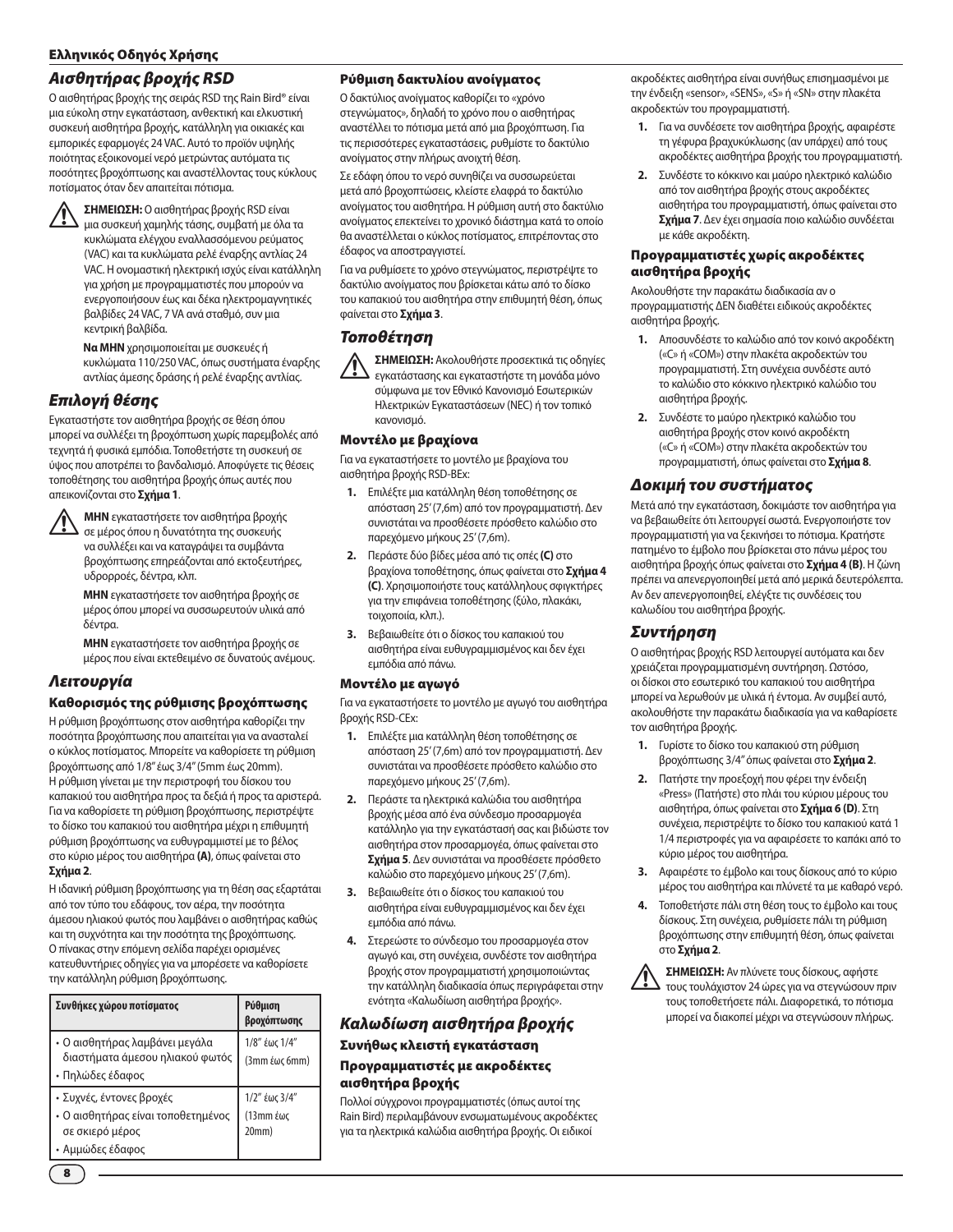#### Türkçe Kullanıcı Kılavuzu

#### *RSD Rain Sensor*

Rain Bird® RSD Series Rain Sensor; 24 VAC meskun ve ticari uygulamalara uygun, montajı kolay, dayanıklı ve göz zevkine hitap eden bir yağmur sensörü cihazıdır. Yüksek kaliteli bu ürün, yağış miktarını ölçüp sulama gerekmeyen zamanlarda otomatik olarak sulamayı durdurarak su tasarrufu sağlar.

**1 NOT:** RSD Rain Sensor, tüm 24 volt alternatif akımlı (VAC) kontrol devreleri ve 24 VAC pompa start röle devreleri ile uyumlu düşük voltajlı bir cihazdır. Cihazın elektrik gücü, istasyon başına on adet 24 VAC, 7 VA selenoid valfı ve bir adet ana valfı çalıştırabilen kontrol üniteleriyle kullanıma uygundur.

> Direkt etkili pompa start sistemleri veya pompa start röleleri gibi 110/250 VAC cihazlarla veya devrelerle **KULLANMAYIN.**

#### *Yer Seçimi*

Rain Sensor'ı insan yapımı veya doğal engellerden etkilenmeden doğal yağışı toplayabileceği bir yere monte edin. Cihazı saldırgan kişilerin zarar veremeyeceği bir yüksekliğe yerleştirin. Yağmur sensörünü **Şekil 1**'de gösterilen yerlere monte etmekten kaçının.

 $\bigotimes$  Rain Sensor'ı cihazın doğal yağışı toplama ve<br>kaydetme kabiliyetinin nozul, yağmur oluğu, ağaç gibi faktörlerin etkisine açık olacağı yerlere monte **ETMEYİN.**

> Rain Sensor'ı ağaçlardan kopan parçaların içinde birikebileceği yerlere monte **ETMEYİN.**

Rain Sensor'ı şiddetli rüzgara maruz kalacağı yerlere monte **ETMEYİN.**

#### *Çalıştırma*

#### Yağış Ayarını Yapın

Sensörün yağış ayarı, sulama döngüsünü kesmek için gereken yağış miktarını belirler. Yağış ayarını 5 mm ila 20 mm (1/8" ila 3/4") arasında yapabilirsiniz. Ayarlama, sensörün ayar topuzu saat yönüne veya saat yönünün tersine çevrilerek yapılır. Yağış ayarını yapmak için; istenen yağış ayarı, **Şekil 2**'de gösterildiği gibi, sensör gövdesindeki ok **(A)** ile hizaya gelene kadar sensörün ayar topuzunu çevirin.

Bulunduğunuz yerin ideal yağış ayarı; toprak tipi, rüzgar, sensörün aldığı doğrudan güneş ışığı yanısıra yağış sıklığı ve miktarına bağlıdır. Bir sonraki sayfada yer alan tabloda, uygun yağış ayarını belirlemenize yardımcı olacak öneriler verilmektedir.

| Sulama Yerinin Kosulları                                                          | Yağış Ayarı                             |
|-----------------------------------------------------------------------------------|-----------------------------------------|
| • Sensör uzun süre doğrudan<br>güneş işığı alır<br>• Killi toprak                 | 3 mm ila 6 mm<br>$(1/8"$ ila $1/4"$ )   |
| • Sık, kuvvetli yağış<br>· Sensör çoğunlukla gölge olan<br>bir yere monte edilmiş | 13 mm ila 20 mm<br>$(1/2"$ ila $3/4"$ ) |
| • Kumlu toprak                                                                    |                                         |

#### Havalandırma Bileziğini Ayarlayın

Havalandırma bileziği, "kuruma süresi" ni yani sensörün yağış sonrası sulamayı ne kadar süreyle durduracağını belirler. Uygulamaların çoğu için havalandırma bileziğini tam açık konuma getirin.

Yağış sonrasında suyun birikme eğilimi olan mülklerde sensörün havalandırma bileziğini kısmen kapatın. Havalandırma bileziği bu şekilde ayarlandığında, sulamanın durdurulduğu süre uzar ve böylece biriken suyun çekilmesi için zaman tanınır.

Kuruma süresini ayarlamak için, sensör ayar topuzunun altındaki havalandırma bileziğini **Şekil 3**'te gösterildiği gibi istenen konuma getirin.

## *Montaj*

**1 NOT:** Montaj talimatlarını özenle uygulayın ve<br>initeyi yalnızca National Electrical Code (NEC) ya da ülkenizin elektrik kanununa tam olarak uyumlu biçimde monte edin.

#### Konsol Modeli

RSD-BEx Rain Sensor konsol modelini monte etmek için:

- **1.** Kontrol ünitenizden en fazla 7,6 m (25') uzaklıkta uygun bir montaj yeri belirleyin. Temin edilen 7,6 m (25')'lik kabloya ek yapılarak uzatma sağlanması önerilmez.
- **2. Şekil 4 (C)**'da gösterildiği gibi bağlantı parçasındaki delikler **(C)** den iki montaj vidasını geçirin. Montaj yüzeyi (ahşap, fayans, tuğla vb.) ne uygun tespit malzemesi kullanın.
- **3.** Yağmur sensörü ayar topuzunun hizada olduğundan ve sensörün üzerinde engelleyici herhangi bir nesne bulunmadığından emin olun.

#### Kanal Modeli

- RSD-CEx Rain Sensor kanal modelini monte etmek için:
- **1.** Kontrol ünitenizden en fazla 7,6 m (25') uzaklıkta uygun bir montaj yeri belirleyin. Temin edilen 7,6 m (25')'lik kabloya ek yapılarak uzatma sağlanması önerilmez.
- **2.** Rain Sensor'ın ana kablolarını, **Şekil 5**'te gösterildiği gibi, montajınıza tam olarak uyan bir adaptörden geçirin ve sensörü adaptöre vidalayın. Temin edilen 7,6 m (25')'lik kabloya ek yapılarak uzatma sağlanması önerilmez.
- **3.** Yağmur sensörü ayar topuzunun hizada olduğundan ve sensörün üzerinde engelleyici herhangi bir nesne bulunmadığından emin olun.
- **4.** Kanala uygun adaptörü emniyetledikten sonra "Rain Sensor Kablajı" bölümünde açıklanan ilgili prosedürleri uygulayarak Rain Sensor'ı kontrol ünitesine bağlayın.

#### *Rain Sensor Kablajı*

#### Rain Sensor Terminalleri Olan Kontrol Üniteleri

Modern kontrol ünitelerinin çoğunda (örn. Rain Bird ürünleri) yağmur sensörünün ana kabloları için yerleşik terminaller bulunur. Tahsis edilmiş yağmur sensörü terminalleri, kontrol ünitesinin terminal ayar şeridi üzerinde çoğunlukla "sensor", "SENS", "S" veya "SN" olarak işaretlenmiştir.

- **1.** Yağmur sensörünü bağlamak için, kontrol ünitesinin yağmur sensörü terminallerindeki jumper tellerini (varsa) çıkarın.
- **2.** Yağmur sensörünün kırmızı ve siyah renkteki ana kablolarını, **Şekil 7**'da gösterildiği gibi, kontrol ünitesinin sensör terminallerine bağlayın.

#### Rain Sensor Terminalleri Olmayan Kontrol Üniteleri

Kontrol ünitenizde yağmur sensörüne tahsis edilmiş terminaller YOKSA aşağıdaki prosedürü uygulayın.

**1.** Kontrol ünitesi terminal ayar şeridindeki ortak terminal ("C" veya "COM") de bulunan teli sökün. Ardından bu teli kırmızı renkteki Rain Sensor ana kablosuna bağlayın.

**2.** Siyah renkli Rain Sensor ana kablosunu, **Şekil 8**'de gösterildiği gibi, kontrol ünitesi terminal ayar şeridindeki ortak terminal ("C" veya "COM") e bağlayın.

## *Sistemin Test Edilmesi*

Montajın ardından, düzgün biçimde çalıştığından emin olmak için sensörü test edin. Sulamayı başlatmak için kontrol ünitesini açın. Yağmur sensörünün üst kısmında bulunan dalma pistonuna, **Şekil 4 (B)**'de gösterildiği gibi bastırın. Bölge birkaç saniye içinde kapanmalıdır. Kapanmaması halinde yağmur sensörünüzün kablo bağlantılarını kontrol edin.

#### *Bakım*

RSD Rain Sensor otomatik olarak çalışır ve programlı bakım gerektirmez. Bununla birlikte, bazı durumlarda, sensör ayar topuzunun içindeki diskler, zamanla birikinti veya haşereler nedeniyle kirlenebilir. Bunun olması durumunda Rain Sensor'ı temizlemek için aşağıdaki prosedürü uygulayın.

- **1.** Ayar topuzunu, **Şekil 2**'de gösterildiği gibi, 3/4" yağış ayarına getirin.
- **2. Şekil 6 (D)**'da gösterildiği gibi, sensör gövdesinin yan kısmında üzerinde "Press" yazan tırnağa basın. Bunun ardından, topuzu sensör gövdesinden ayırmak için ayar topuzunu 1 tam ve 1 çeyrek tur daha çevirin.
- **3.** Dalma pistonunu ve diskleri sensör gövdesinden çıkarın ve temiz suyla yıkayın.
- **4.** Dalma pistonunu ve diskleri yeniden takın. Sonrasında, **Şekil 2**'de gösterildiği gibi, yağış ayarını istenilen konuma yeniden getirin.
- !**NOT:** Diskleri yıkamanız durumunda, yeniden takmadan önce kurumaları için en az 24 saat bekletin. Bu yapılmayacaksa, diskler tamamen kuruyana kadar sulama yapılması yasaklanabilir.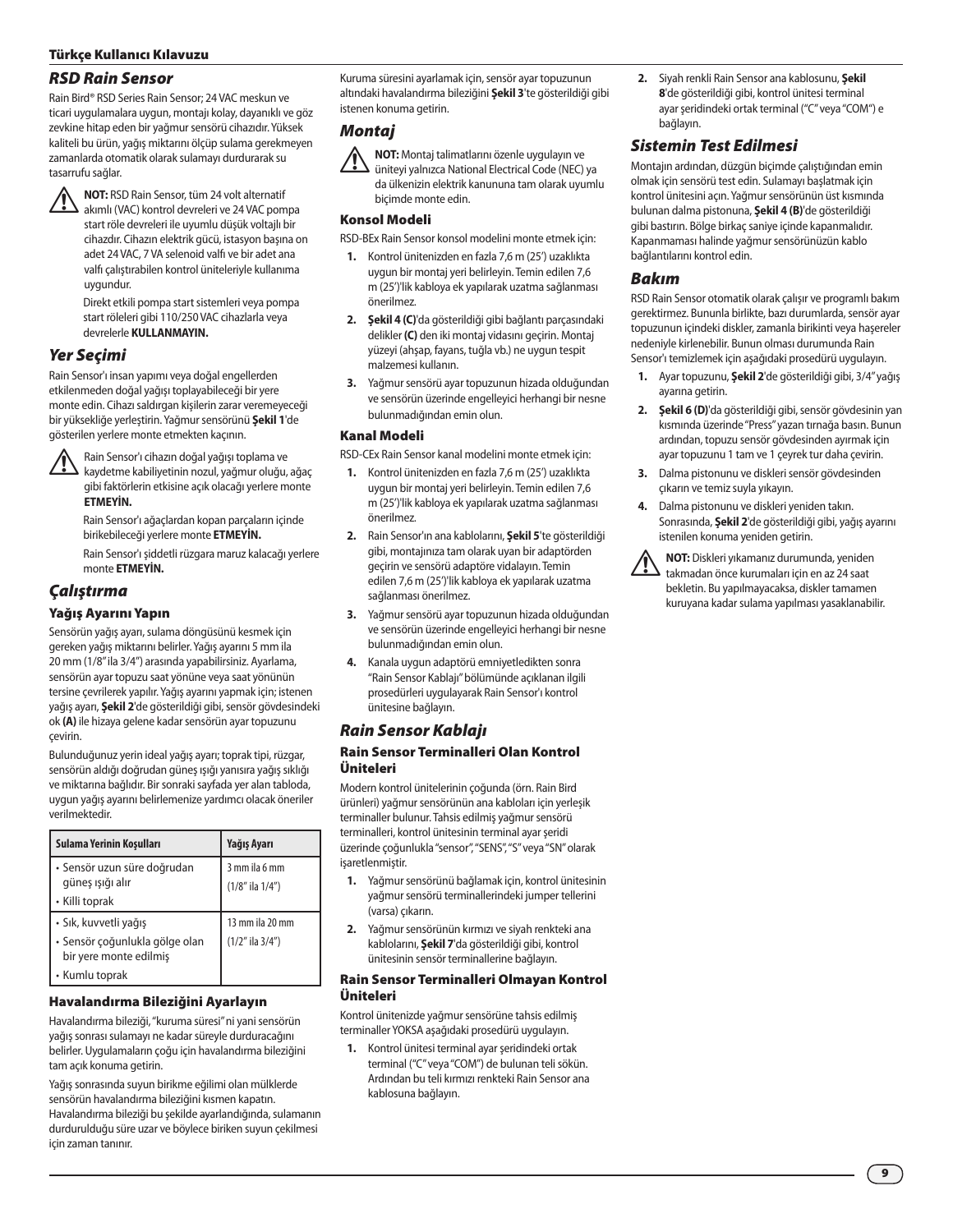#### *RSD Rain Sensor - czujnik opadów*

Czujnik opadów Rain Sensor z serii RSD firmy Rain Bird® to urządzenie wytrzymałe, proste w instalacji, o estetycznym wyglądzie. Doskonale nadaje się zarówno do zastosowań domowych, jak i komercyjnych. To niezwykle wydajne urządzenie pozwala oszczędzać wodę, automatycznie mierząc ilość opadów atmosferycznych i wstrzymując nawadnianie, jeśli jest niepotrzebne.

**/ UWAGA:** RSD Rain Sensor to urządzenie<br>W wymagające niskiego napięcia, współpracujące ze wszystkimi przekaźnikami uruchamiającymi pompę i obwodami sterującymi na prąd zmienny o napięciu 24 V. Napięcie znamionowe odpowiednie dla kontrolerów, które potrafią uruchomić do dziesięciu zaworów elektromagnetycznych na instalację sterowanych napięciem 24 V, o mocy 7 VA oraz jeden zawór główny.

**NIE WOLNO** podłączać czujnika do jakichkolwiek obwodów czy urządzeń na prąd zmienny 110/250 V, np. bezpośrednich rozruszników pomp lub przekaźników uruchamiających.

#### *Umiejscowienie*

Należy zamontować czujnik Rain Sensor w miejscu, gdzie może zbierać opady atmosferyczne, nie natrafiając na przeszkody naturalne lub stworzone przez człowieka. Należy umieścić urządzenie na takiej wysokości, aby utrudnić lub uniemożliwić ewentualne akty wandalizmu. Na **rysunku 1** przedstawiono miejsca, w których nie należy montować czujnika.

!**NIE WOLNO** montować czujnika Rain Sensor w miejscu, gdzie gromadzenie opadów atmosferycznych mogłoby zostać zakłócone przez wodę ze zraszaczy, rynien, drzew itp.

**NIE WOLNO** montować czujnika Rain Sensor w miejscu, gdzie mogłyby się w nim zbierać zabrudzenia z drzew.

**NIE WOLNO** montować czujnika Rain Sensor w miejscu narażonym na działanie silnego wiatru.

#### *Praca urządzenia*

#### Ustalanie wartości opadów

Ustalanie wartości opadów pozwala określić ilość deszczu potrzebnego do wstrzymania cyklu nawadniania. Zakres wartości wynosi od 1/8'' do 3/4'' (od 5 mm do 20 mm). Regulacji dokonuje się poprzez obracanie pokrętła czujnika zgodnie do kierunku wskazówek zegara lub przeciwnie. Aby ustalić ilość opadów, należy ustawić pokrętło tak, aby strzałka na obudowie czujnika **(A)** wskazywała odpowiednią wartość, tak jak na **rysunku 2**.

Prawidłowe ustawienie dla lokalizacji zależy od typu gleby, rodzaju wiatru, ilości światła słonecznego, padającego na czujnika, a także od częstotliwości i ilości opadów. Umieszczona na następnej stronie tabelka pozwoli ustalić odpowiednią wartość opadów.

| Warunki obszaru nawadniania                                              | Wartość opadów                             |
|--------------------------------------------------------------------------|--------------------------------------------|
| • Czujnik rejestruje długi okres<br>nasłonecznienia<br>• Gleba gliniasta | Od 1/8" do 1/4"<br>$($ od 3 mm do 6 mm $)$ |
| • Częste ulewy<br>• Czujnik zamontowany w<br>miejscu raczej zacienionym  | Od 1/2" do 3/4"<br>(od 13 mm do 20 mm)     |
| · Gleba piaszczysta                                                      |                                            |

#### Ustawienia zaworu wentylacyjnego

Zawór wentylacyjny odpowiada za "czas osuszania", czyli wstrzymanie nawadniania po opadach deszczu. W przypadku większości instalacji zawór ten jest ustawiany w pozycji maksymalnie otwartej.

Jeśli na terenie po deszczu tworzą się kałuże, należy częściowo zakręcić zawór wentylacyjny. Tego typu regulacja wydłuża czas wstrzymania cyklu nawadniania, pozwalając na osuszenie/odprowadzenie wody z terenu.

Aby ustalić czas osuszania, należy ustawić pierścień znajdujący się poniżej pokrętła czujnika na wybranej wartości, tak jak to pokazano na **rysunku 3**.

#### *Montaż*

!**UWAGA:** Należy postępować zgodnie z instrukcją montażu, instalując urządzenie zgodnie z oznaczeniami NEC lub właściwymi dla danego kraju.

#### Wersja ze wspornikiem

Instalacja czujnika RSD-BEx Rain Sensor na wsporniku:

- **1.** Należy wybrać miejsce odpowiednie do montażu, w odległości 7,6 m od kontrolera. Podłączanie dodatkowego przewodu w celu zwiększenia odległości nie jest zalecane.
- **2.** Należy wkręcić dwie śruby mocujące **(C)** tak, jak to pokazano na **rysunku 4 (C)**. Należy skorzystać z zapięć, zależnie od powierzchni, na której będzie montowany czujnik (drewno, płytki ceramiczne, mur itd.).
- **3.** Należy się upewnić, że pokrętło czujnika jest ustawione w pozycji neutralnej i nie napotyka na żadne przeszkody.

#### Wersja z rurociągiem

Instalacja czujnika RSD-BEx Rain Sensor z rurociągiem:

- **1.** Należy wybrać miejsce odpowiednie do montażu, w odległości 7,6 m od kontrolera. Podłączanie dodatkowego przewodu w celu zwiększenia odległości nie jest zalecane.
- **2.** Należy przeciągnąć kable przez oprawę złączki pasującej do instalacji, a następnie przykręcić czujnik do końcówki, tak jak to pokazano na **rysunku 5**. Podłączanie dodatkowego przewodu w celu zwiększenia odległości nie jest zalecane.
- **3.** Należy się upewnić, że pokrętło czujnika jest ustawione w pozycji neutralnej i nie napotyka na żadne przeszkody.
- **4.** Należy przymocować złączkę do rurociągu, a następnie podłączyć urządzenie do kontrolera, postępując zgodnie z odpowiednią procedurą, tak jak to zostało opisane w rozdziale "Instalacja okablowania czujnika opadów".

#### *Instalacja okablowania czujnika opadów*

#### Kontrolery z przyłączem dla czujnika opadów

Wiele nowoczesnych kontrolerów (takich jak te firmy Rain Bird) ma wbudowane przyłącza dla przewodów czujnika opadów. Specjalne przyłącza dla tych urządzeń zazwyczaj są oznaczone jako "sensor", "SENS", "S" lub "SN".

**1.** Aby podłączyć czujnik opadów, należy wyjąć przewód połączeniowy (jeśli taki jest) z wejść dla czujnika w kontrolerze.

**2.** Należy poprowadzić przewód czerwony i czarny od czujnika opadów do przyłącza czujnika w kontrolerze, tak jak to pokazano na **rysunku 7**. Nie ma znaczenia, który przewód zostanie podłączony do każdego przyłącza.

#### Kontrolery bez przyłącza dla czujnika opadów

Jeśli czujnik NIE MA osobnego przyłącza dla czujników opadów, należy skorzystać z poniższej procedury.

- **1.** Należy odłączyć przewód z przyłącza wspólnego (oznaczonego jako "C" lub "COM"). Następnie należy podłączyć przewód do czerwonego przewodu czujnika opadów.
- **2.** Należy poprowadzić przewód czarny od czujnika opadów do przyłącza wspólnego w kontrolerze ("C" lub "COM"), tak jak to pokazano na **rysunku 8**.

#### *Sprawdzanie systemu*

Po instalacji należy sprawdzić, czy czujnik działa prawidłowo. Należy włączyć kontroler, aby rozpocząć nawadnianie. Należy przytrzymać trzpień czujnika, umieszczony w jego górnej części, tak jak to pokazano na **rysunku 4 (B)**. Zraszacz powinien się wyłączyć po kilku sekundach. Jeśli to nie nastąpi, należy sprawdzić, czy przewody czujnika są podłączone prawidłowo.

#### *Konserwacja*

Czujnik RSD Rain Sensor pracuje automatycznie i nie wymaga okresowej konserwacji technicznej. Tym niemniej krążki wewnątrz pokrętła czujnika czasem ulegają zabrudzeniu. Jeśli to nastąpi, należy wykonać poniższe czynności, aby wyczyścić czujnik opadów.

- **1.** Należy ustawić pokrętło w pozycji 3/4", tak jak to pokazano na **rysunku 2**.
- 2. Należy nacisnąć klapkę z napisem "Press" umieszczoną na obudowie czujnika, tak jak to pokazano na **rysunku 6 (D)**. Następnie należy przekręcić pokrętło o ok. 1 i 1/4 obrotu, aby zdjąć klapkę z obudowy czujnika.
- **3.** Należy usunąć trzpień i krążki z obudowy czujnika, a następnie opłukać je w czystej wodzie.
- **4.** Należy włożyć trzpień i krążki z powrotem do obudowy. Następnie należy ustawić pokrętło w wybranej pozycji, tak jak to pokazano na **rysunku 2**.

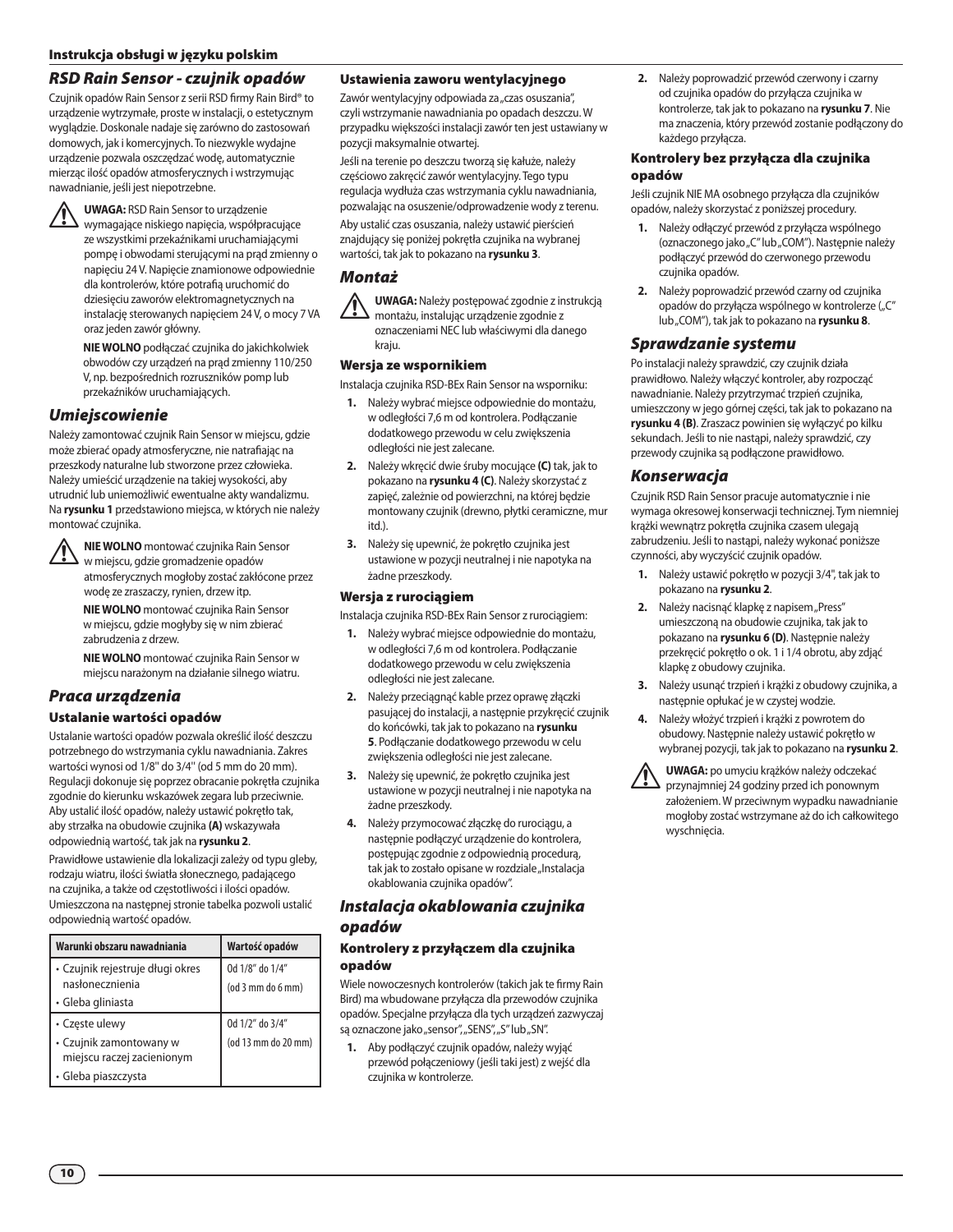#### Česká příručka uživatele

#### *Dešťový senzor RSD*

Dešťový senzor série RSD společnosti Rain Bird® je jednoduše instalovatelné, trvanlivé a vzhledově líbivé zařízení na detekci dešťových srážek vhodné jak pro domácnosti, tak i pro komerční využití aplikacemi napájenými napětím 24 V~. Tento vysoce kvalitní výrobek šetří vodu automatickým měřením množství atmosférických srážek a přerušením zavlažovacích cyklů v případech, kdy zavlažování není zapotřebí.

!**POZNÁMKA:** Dešťový senzor RSD je nízkonapěťové zařízení kompatibilní se všemi regulačními obvody s napájecím napětím 24 V~ a s obvody spouštěcích relé čerpadel 24 V~. Jmenovitý elektrický výkon vhodný pro použití s regulátory, které mohou ovládat až deset elektromagnetických ventilů 24 V~, 7 VA na stanici plus jeden hlavní ventil.

**NEPOUŽÍVAT** s žádnými zařízeními nebo obvody 110/250 V~ (např. spouštěcí systémy přímočinných čerpadel nebo spouštěcí relé čerpadel).

#### *Výběr umístění*

Dešťový senzor nainstalujte na místo, kde může zachycovat přirozené atmosférické srážky bez ovlivnění umělými nebo přírodními překážkami. Zařízení umístěte dostatečně vysoko, abyste zabránili vandalství. Dešťový senzor neupevňujte na místa podobná těm, která jsou vyobrazena na **obr. č. 1**.

!**NEINSTALUJTE** dešťový senzor do míst, kde bude jeho schopnost zachycovat a zaznamenávat výsledky přirozených atmosférických srážek ovlivněna skrápěcími zařízeními, okapními žlaby, stromy atd.

**NEINSTALUJTE** dešťový senzor do míst, kde by se mohly hromadit nečistoty ze stromů.

**NEINSTALUJTE** dešťový senzor do míst

vystavených silným větrům.

#### *Provoz*

#### Nastavení dešťových srážek

Nastavení dešťových srážek na senzoru určuje množství dešťových srážek, které je zapotřebí k dočasnému přerušení zavlažovacího cyklu. Nastavení množství dešťových srážek lze upravit v rozmezí 5 až 20 mm (1/8" až 3/4"). Úpravy lze na senzoru provádět otáčením kloboučku senzoru s ciferníkem doprava nebo doleva. Chcete-li nastavit hodnotu dešťových srážek, točte na senzoru kloboučkem s ciferníkem, dokud se požadované nastavení dešťových srážek nesrovná se šipkou na tělese senzoru **(A)**, podle vyobrazení na **obr. č. 2**.

Ideální míra nastavení dešťových srážek ve vaší oblasti závisí kromě četnosti a množství srážek také na typu půdy, větru a množství přímého slunečního světla, které senzor zachytí. V tabulce na následující stránce jsou uvedeny některé pokyny, které pomohou určit vhodné nastavení dešťových srážek.

| Podmínky zavlažovaného místa                                         | Nastavení dešťových<br>srážek  |
|----------------------------------------------------------------------|--------------------------------|
| • Senzor je vystaven dlouhým<br>obdobím přímého slunečního<br>světla | 3 až 6 mm<br>$(1/8"$ až $1/4"$ |
| · Jílovito-hlinitý typ půdy                                          |                                |
| • Pravidelné, těžké deště                                            | 13 až 20 mm                    |
| · Senzor je umístěn v převážně<br>stinném prostoru                   | (1/2'' až 3/4'')               |
| • Písčité půdy                                                       |                                |

#### Nastavení větracího kruhu

Větrací kruh určuje "dobu schnutí" – časové období, po které senzor přeruší zavlažování po dešti. Ve většině případů je vhodné nastavit větrací kruh do plně otevřené polohy.

U pozemků, na kterých voda obvykle vytváří po dešti louže, částečně uzavřete větrací kruh senzoru. Toto nastavení větracího kruhu prodlužuje délku období, po které je zavlažovací cyklus přerušen, čímž dává pozemku více času k vyschnutí.

Chcete-li nastavit dobu schnutí, otočte větracím kruhem umístěným pod kloboučkem s ciferníkem na senzoru do požadované polohy podle vyobrazení na **obr. č. 3**.

#### *Montáž*



!**POZNÁMKA:** Postupujte přesně podle instalačních pokynů a nainstalujte zařízení pouze v naprosté shodě s americkými Národními předpisy o provádění elektrických instalací (National Electrical

Code) nebo s místními předpisy. Model s držákem

Instalace modelu dešťového senzoru RSD-BEx s držákem:

- **1.** Zvolte odpovídající montážní místo ve vzdálenosti max. 7,6 m od regulátoru. Není doporučeno nastavovat dodaný 7,6 m dlouhý vodič dodatečným vodičem.
- **2.** Otvory **(C)** v montážním držáku veďte dva upínací vruty podle vyobrazení na **obr. č. 4 (C)**. Použijte upevňovací součásti vhodné pro montážní povrch (dřevo, dlaždice, zdivo atd.).
- **3.** Ujistěte se, zda je klobouček s ciferníkem dešťového senzoru umístěn vodorovně a zda se nad ním nenacházejí žádné překážky.

#### Model s trubkovým vedením

Instalace modelu dešťového senzoru RSD-BEx s trubkovým vedením:

- **1.** Zvolte odpovídající montážní místo ve vzdálenosti max. 7,6 m od regulátoru. Není doporučeno nastavovat dodaný 7,6 m dlouhý vodič dodatečným vodičem.
- **2.** Provlékněte přívodní vodiče dešťového senzoru redukčním nátrubkem vhodným pro vaše rozvody a přišroubujte senzor k redukci podle vyobrazení na **obr. č. 5**. Není doporučeno nastavovat dodaný 7,6 m dlouhý vodič dodatečným vodičem.
- **3.** Ujistěte se, zda je klobouček s ciferníkem dešťového senzoru umístěn vodorovně a zda se nad ním nenacházejí žádné překážky.
- **4.** Připevněte redukční propojku do potrubí a poté připojte dešťový senzor k regulátoru pomocí odpovídající procedury popsané v části "Elektrická instalace dešťového senzoru".

#### *Elektrická instalace dešťového senzoru*

#### Regulátory se svorkami pro dešťový senzor

Mnoho moderních regulátorů (např. regulátory společnosti Rain Bird) obsahuje zabudované svorky pro přívodní vodiče dešťových senzorů. Vyhrazené svorky dešťových senzorů jsou na svorkovnici regulátoru obvykle označeny výrazy "sensor", "SENS", "S" nebo "SN".

**1.** Chcete-li připojit dešťový senzor, odstraňte propojku ze svorek dešťového senzoru regulátoru (je-li použita).

**2.** Připojte červený a černý přívodní vodič z dešťového senzoru na senzorové svorky regulátoru podle vyobrazení na **obr. č. 7**. Nezáleží na tom, který vodič je zapojen na kterou svorku.

#### Regulátory bez svorek pro dešťový senzor

Použijte níže uvedený postup, pokud váš regulátor NEMÁ vyhrazené svorky pro dešťový senzor.

- **1.** Odpojte vodič od zemnicí svorky ("C" nebo "COM") na svorkovnici regulátoru. Tento vodič potom připojte na červený přívodní vodič dešťového senzoru.
- **2.** Černý přívodní vodič z dešťového senzoru připojte na zemnicí svorku ("C" nebo "COM") na svorkovnici regulátoru podle vyobrazení na **obr. č. 8**.

#### *Kontrola systému*

Po instalaci zkontrolujte senzor, abyste se ujistili, zda pracuje správně. Zapnutím regulátoru spusťte zavlažování. Stlačte píst umístěný na vrchní části dešťového senzoru podle vyobrazení na **obr. č. 4 (B)**. Obvod by se měl vypnout za několik sekund. Pokud se nevypne, zkontrolujte připojení vodičů dešťového senzoru.

## *Údržba*

Dešťový senzor RSD pracuje automaticky a nevyžaduje žádnou pravidelnou údržbu. Nicméně kotouče uvnitř kloboučku s ciferníkem na senzoru se čas od času zanesou nečistotami nebo hmyzem. Pokud k takové situaci dojde, použijte k vyčištění dešťového senzoru následující postup.

- **1.** Otočte kloboučkem s ciferníkem na nastavení dešťových srážek 3/4" podle vyobrazení na **obr. č. 2**.
- **2.** Na boku tělesa senzoru stiskněte štítek označený nápisem "Press" podle vyobrazení na **obr. č. 6 (D)**. Potom otočte kloboučkem s ciferníkem ještě o zhruba 1 1/4 otáčky, čímž klobouček oddělíte od tělesa senzoru.
- **3.** Z tělesa senzoru vyjměte píst a kotouče a propláchněte je čistou vodou.
- **4.** Píst a kotouče vraťte zpět. Potom obnovte nastavení dešťových srážek do požadované polohy podle vyobrazení na **obr. č. 2**.

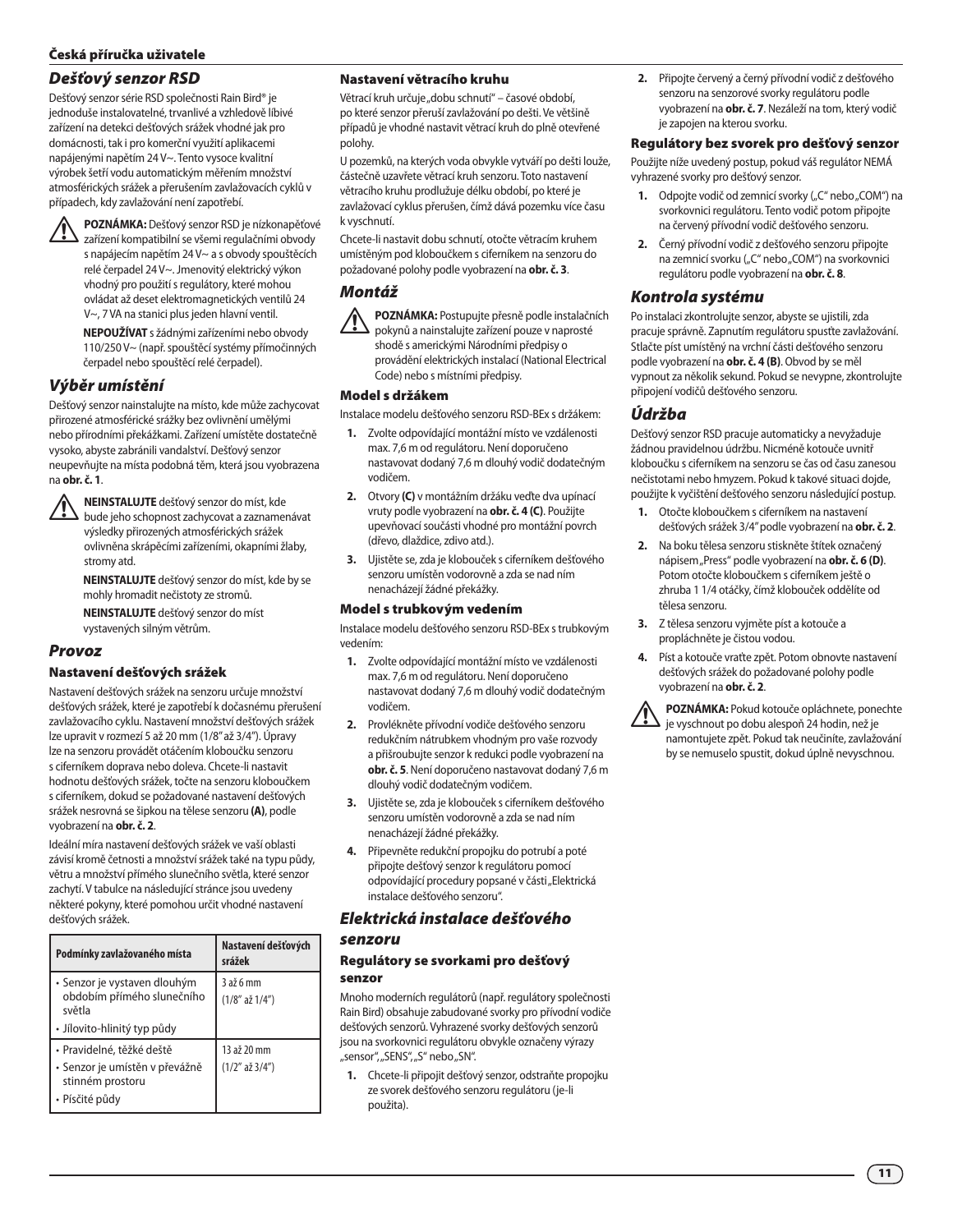#### *RSD Rain Sensor*

Rain Bird® RSD Series Rain Sensor är en lättinstallerad, hållbar och dekorativ regnsensor som är lämplig för 24VAC runt bostäder och kommersiella lokaler. Sensorn sparar vatten genom att automatiskt mäta nederbördsmängder och avbryta bevattningscykeln när vattning inte längre behövs.

**1 OBS!** RSD Rain Sensor är en lågspänningsanordning<br>som är kompatibel med alla manöverkretsar med 24 volts växelström (VAC) och 24 VAC kretsar för pumpstartrelä. Märkdatan är lämplig för användning med kontroller som kan manövrera upp till tio 24 VAC, 7 VA solenoidventiler per station, plus en huvudventil.

**ANVÄND DEN INTE** med 110/250 VAC-

anordningar eller kretsar, som t.ex. direktverkande pumpstartsystem eller pumpstartreläer.

#### *Välja plats*

Installera regnsensorn på en plats där den kan samla upp naturlig nederbörd utan att den störs av konstgjorda eller naturliga hinder. Placera anordningen högt för att förhindra vandalism. Undvik att montera regnsensorn på platser såsom dem som visas i **Bild 1**.

!**INSTALLERA INTE** regnsensorn där anordningens förmåga att samla upp och registrera naturlig nederbörd påverkas av vattenspridare, stuprännor, träd, m.m.

**INSTALLERA INTE** regnsensorn där skräp från träd kan samlas.

**INSTALLERA INTE** regnsensorn på en plats som utsätts för kraftig blåst.

#### *Användning*

#### Justera regnmängdsinställning

Sensorns regnmängdsinställning avgör mängden av regn som behövs för att avbryta bevattningscykeln. Du kan justera regnmängdsinställningen från 5 mm till 20 mm. Justeringar görs genom att vrida sensorns mätlock medurs eller moturs. För att reglera regnmängden vrider du sensorns mätlock så att önskad regnmängd överensstämmer med pilen på sensorn **(A)**, såsom visas i **Bild 2**.

Den ideala regnmängdsinställningen beror på marktyp, vind, mängden av direkt solljus på sensorn samt hur mycket och hur ofta det regnar. I tabellen på nästa sida finns det några riktlinjer för hur du bestämmer lämplig regnmängdsinställning.

| Bevattningsområdets tillstånd                                        | Regnmängdsinställning                     |
|----------------------------------------------------------------------|-------------------------------------------|
| • Sensorn mottar långa<br>perioder av direkt solljus<br>• Lerig mark | 3 mm till 6 mm<br>$(1/8"$ till $1/4")$    |
| • Ofta förekommande,<br>kraftigt regn                                | 13 mm till 20 mm<br>$(1/2"$ till $3/4"$ ) |
| • Sensorn installerad i ett<br>huvudsakligen skuggigt<br>område      |                                           |
| Sandig mark                                                          |                                           |

#### Reglering av luftningsring

Luftningsringen bestämmer "torktiden" – sensorns bevattningsuppehåll efter nederbörd. De flesta installationerna bör ha luftningsringen i helt öppet läge. I områden där vatten brukar samlas i pölar när det har regnat bör luftningsringen stängas delvis. Den här justeringen av luftningsringen förlänger bevattningscykelns uppehållsperiod vilket ger vattnet i området tid att rinna undan.

För att ställa in torktiden vrider du luftningsringen under sensorns mätlock till önskat läge, såsom visas i **Bild 3**.

#### *Montering*

!**OBS!** Följ installationsanvisningarna noggrant och installera endast enheten i fullständig överensstämmelse med National Electrical Code (NEC) eller ditt lokala regelverk för el.

#### Modell av fäste

Så här installerar du RSD-BEx Rain Sensor-fästet:

- **1.** Välj en lämplig monteringsplats högst 7,6 m från kontrollern. Vi rekommenderar inte att du förlänger den 7,6 m kabel som medföljer.
- **2.** Skruva två fästskruvar genom hålen **(C)** på monteringsfästet, såsom visas i **Bild 4 (C)**. Använd fästanordningar som är lämpliga för monteringsytan (trä, kakel, murbruk, m.m.).
- **3.** Kontrollera att regnsensorns mätlock är plant och fritt från överhängande hinder.

#### Modell av ledare

Så här installerar du RSD-CEx Rain Sensor-ledaren:

- **1.** Välj en lämplig monteringsplats högst 7,6 m från kontrollern. Vi rekommenderar inte att du förlänger den 7,6 m kabel som medföljer.
- **2.** Dra regnsensorns anslutningskablar genom en adapteranslutning som är lämplig för din installation och skruva fast sensorn i adaptern, såsom visas i **Bild 5**. Vi rekommenderar inte att du förlänger den 7,6 m kabel som medföljer.
- **3.** Kontrollera att regnsensorns mätlock är plant och fritt från överhängande hinder.
- **4.** Skruva fast adapteranslutningen på ledaren och anslut sedan regnsensorn till kontrollern på lämpligt sätt såsom beskrivs i avsnittet "Koppling av regnsensor".

#### *Koppling av regnsensor*

#### Kontroller med kabelfästen för regnsensor

Många moderna kontroller (som t.ex. de från Rain Bird) har inbyggda kabelfästen för regnsensorernas anslutningskablar. Kabelfästen avsedda för regnsensorer brukar vanligtvis vara märkta med "sensor", "SENS", "S" eller "SN" på kontrollerns anslutningsplint.

- **1.** För att ansluta regnsensorn, ta bort förbindningstråden (om sådan finns) från kontrollerns kabelfästen till regnsensorn.
- **2.** Anslut de röda och svarta anslutningskablarna från regnsensorn till kontrollerns sensorkabelfästen, såsom visas i **Bild 7**. Det spelar ingen roll vilken kabel som går till vilket kabelfäste.

## Kontroller utan kabelfästen för

#### regnsensor

Använd tillvägagångssättet nedan om kontrollern INTE har kabelfästen avsedda för regnsensorer.

- **1.** Koppla ifrån kabeln från det gemensamma kabelfästet ("C" eller "COM") på kontrollerns anslutningsplint. Anslut sedan denna kabel till regnsensorns röda anslutningskabel.
- **2.** Anslut regnsensorns svarta anslutningskabel till det gemensamma kabelfästet ("C" eller "COM") på kontrollerns anslutningsplint, såsom visas i **Bild 8**.

#### *Testa systemet*

Testa sensorn efter installationen för att kontrollera att den fungerar ordentligt. Sätt på kontrollern för att starta bevattningen. Håll nere kolven som är placerad ovanpå regnsensorn, såsom visas i **Bild 4 (B)**. Zonen bör stängas av efter några sekunder. Om den inte stängs av kontrollerar du regnsensorns kabelanslutningar.

#### *Underhåll*

RSD Rain Sensor fungerar automatiskt och fordrar inget planerat underhåll. Men skivorna inuti sensorns mätlock kan ibland förorenas med skräp eller insekter. Om detta händer, gör följande för att rengöra regnsensorn.

- **1.** Vrid mätlocket till 20 mm (3/4") regnmängd, såsom visas i **Bild 2**.
- **2.** Tryck på fliken "Press" på sidan av sensorn, såsom visas i **Bild 6 (D)**. Vrid sedan mätlocket ungefär 1 1/4 varv till för att ta av locket från sensorn.
- **3.** Ta bort kolven och skivorna från sensorn och tvätta dem i rent vatten.
- **4.** Sätt tillbaka kolven och skivorna. Ställ sedan in regnmängden till önskat läge igen, såsom visas i **Bild 2**.

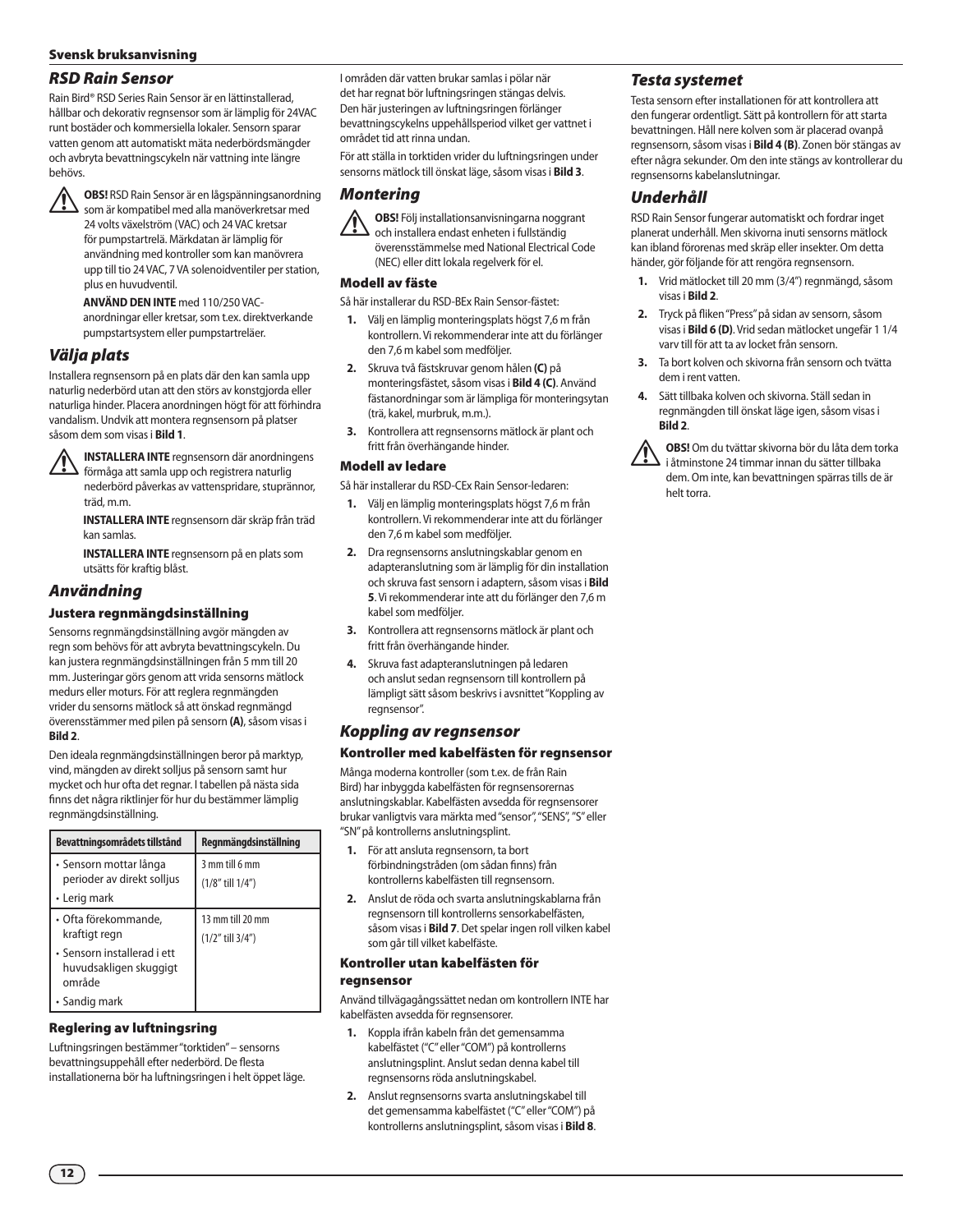English<br>
In compliance v<br>
2002/96/CE and<br>
this device mus<br>
with household In compliance with European directive 2002/96/CE and nom EN50419:2005, this device must not be thrown away with household garbage. The device must be the object of an appropriate, selective removal procedure in order to recuperate it. Your cooperation will contribute to the respect for the environment and the protection of our natural resources.



De conformidad con la Directiva europea 2002/96/CE y la norma EN50419:2005, este dispositivo no debe desecharse junto con la basura doméstica. Este dispositivo debe ser objeto de un proceso de retirada apropiado y selectivo para su recuperación. Su cooperación contribuirá al respeto por el medio ambiente y a la protección de nuestros recursos naturales.



Conformément à la Directive Européenne 2002/96/CE et à la norme EN50419:2005, cet équipement ne doit pas être jeté avec les ordures ménagères. Il doit faire l'objet d'une collecte sélective appropriée afin de permettre sa valorisation. Par ce geste, vous contribuerez au respect de l'environnement et à la protection des ressources naturelles.



**Português**<br>Em conformida<br>europeia 2002/<br>EN50419:2005,<br>ser eliminado ju Em conformidade com a directiva europeia 2002/96/CE e a norma EN50419:2005, este dispositivo não pode ser eliminado juntamente com o lixo doméstico.

> O dispositivo tem de ser sujeito a um procedimento adequado de eliminação selectiva para permitir a sua recuperação. A sua cooperação vai contribuir para o respeito pelo meio ambiente e para a protecção dos nossos recursos naturais.



**Italiano**<br>
In conformità compositore da<br>
2002/96/CE e la<br>
questo sensore<br>
nei contenitori In conformità con la direttiva Europea 2002/96/CE e la norma EN50419:2005, questo sensore non deve essere gettato nei contenitori dei rifiuti domestici. Questo sensore deve seguire una procedura di raccolta differenziata per poterlo così recuperare. La vostra cooperazione contribuirà a rispettare l'ambiente e

a proteggere le risorse naturali.



In Übereinstimmung mit der Europäischen Richtlinie 2002/96/CE und der Norm EN50419:2005 darf dieses Gerät nicht in den Hausmüll geworfen werden. Es gehört in den Sondermüll, damit eine umweltgerechte Entsorgung gewährleistet ist und zur Respektierung der Umwelt und zum Schutz unserer natürlichen Ressourcen beigetragen wird.













#### Polski<br>
Zgodnie z dyrel<br>
2002/96/WE i n<br>
urządzenie nie<br>
razem z odpada Zgodnie z dyrektywą europejską 2002/96/WE i normą EN50419:2005 to urządzenie nie może zostać wyrzucone razem z odpadami domowymi. Należy je poddać odpowiedniej procedurze w celu poddania go recyklingowi. Współpraca użytkownika w tym zakresie przyniesie korzyść dla środowiska i pomoże w ochronie zasobów naturalnych.

In overeenstemming met de Europese richtlijn 2002/96/CE en norm EN50419:2005, mag dit apparaat niet met het gewone huisvuil verwijderd worden. Dit apparaat dient op de daarvoor aangewezen wijze verwijderd te worden teneinde hergebruik mogelijk te maken. Hierdoor draagt u bij aan een gezonde leefomgeving en het behoud

van onze natuur.

των φυσικών πόρων.

Avrupa Direktifi 2002/96/CE ve EN50419:2005 normu uyarınca bu cihaz konutlara ait çöplere atılmamalıdır. Bu cihaz, geri kazanılabilmesi için, uygun ve kontrollü bir şekilde imha edilmelidir. Bu konudaki duyarlılığınız çevreye saygı ve doğal kaynaklarımızın korunması konularında yardımcı olacaktır.

Σύμφωνα με τις διατάξεις της Ευρωπαϊκής οδηγίας 2002/96/ΕΚ και EN50419:2005 αυτή η συσκευή δεν πρέπει να απορρίπτεται με τα οικιακά απορρίμματα. Η συσκευή πρέπει να αποτελεί αντικείμενο μιας κατάλληλης, επιλεκτικής διαδικασίας απομάκρυνσης για την ανάκτησή της. Η συμμετοχή σας θα βοηθήσει στον σεβασμό απέναντι στο περιβάλλον και στην προστασία



**Ceská**<br>Ve shodě se sm<br>normou ČSN EN<br>toto zařízení lik<br>s domovním oc Ve shodě se směrnicí EU 2002/96/ES a normou ČSN EN50419:2005 nesmí být toto zařízení likvidováno společně s domovním odpadem. Zařízení musí projít odpovídajícím procesem selektivního výběru za účelem jeho správné recyklace. Svojí spoluprací přispějete k ohleduplnosti vůči životnímu prostředí a k ochraně



I enlighet med EU-direktiv 2002/96/ CE och standarden EN50419:2005, får denna anordning inte kastas i hushållssoporna. Anordningen måste genomgå en

lämplig, selektiv demonteringsprocess för att den ska kunna återvinnas. Ditt samarbete bidrar till hänsyn till miljön och bevarandet av våra naturresurser.

#### *Declaration of Conformity* **Application of Council Directive 89/336/EEC Standards To**  EN55022 AS/NZS3548 **Which Conformity**  CLASS A **Is Declared:** EN50082-1:1992 EN61000-4-2 EN61000-4-3 ENV50204 EN61000-4-4 EN61000-4-6 EN61000-4-8 **Manufacturer's Name:** Rain Bird Corporation **Manufacturer's Address:** 1000 West Sierra Madre Ave. Azusa, CA 91702 Phone: (626) 963-9311 **Equipment**  Irrigation Controller **Description: Equipment Class:** Generic Res, Comm, LI – Class A **Model Name:** Rain Sensor I the undersigned, hereby declare that the equipment specified above, conforms to the above Directive(s) and

Standards:

**Place:** San Diego, CA

Signature:

**Full Name:** Ryan Walker **Position:** Director

# přírodních zdrojů.